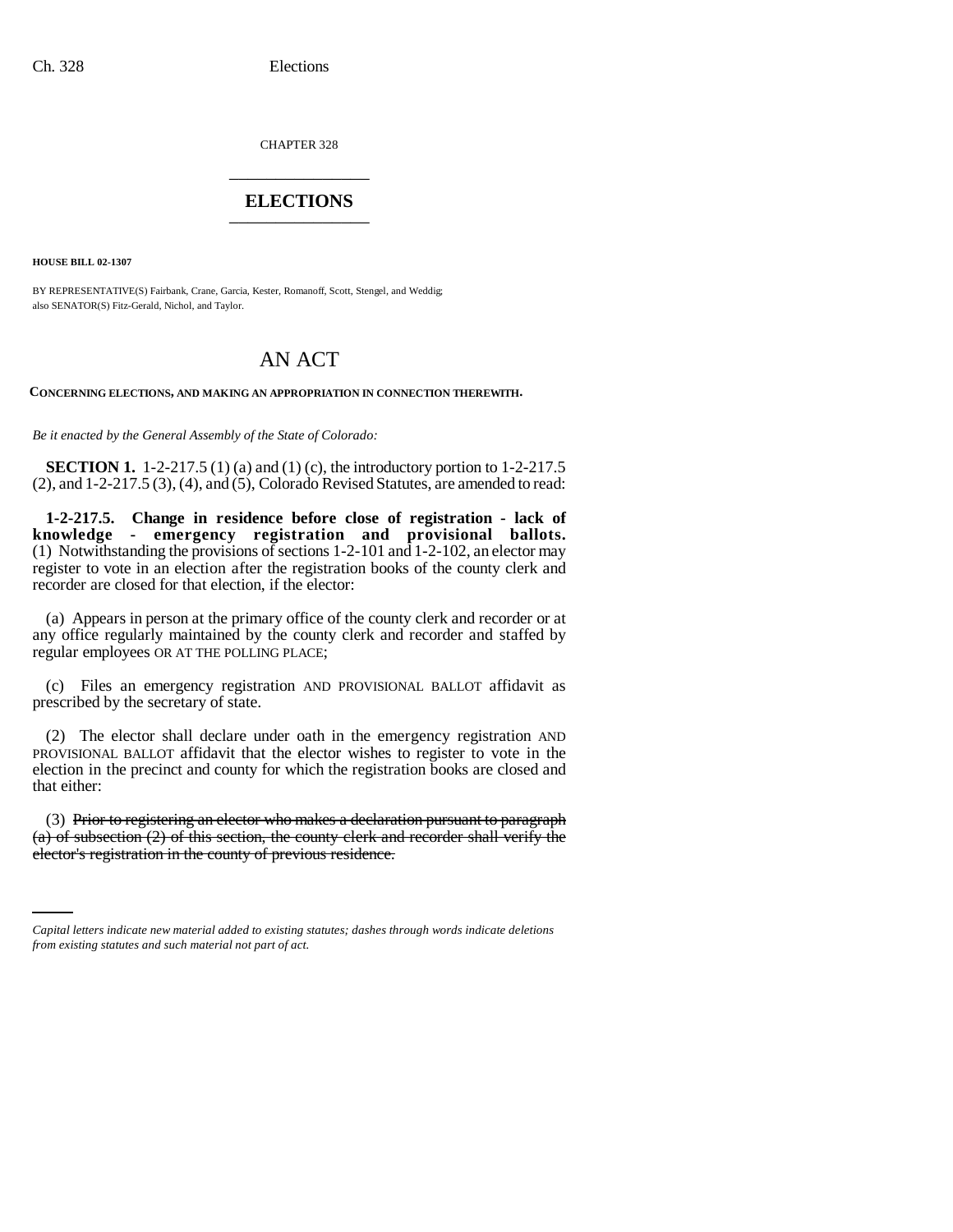(4) The elector shall subscribe to the oath before an officer authorized by law to administer oaths. Upon completion of the affidavit AND THE APPROVAL AND QUALIFICATION OF THE ELECTOR BY THE COUNTY CLERK AND RECORDER OR OTHER DESIGNATED ELECTION OFFICIAL, the name of the elector shall be placed in the registration books or added to the list of eligible electors for the election for which the registration books were closed.

(5) An elector changing registration on an election day pursuant to this section at the discretion of the county clerk and recorder, may vote in the office of the county clerk and recorder rather than voting OR in the precinct where the new address is located.

**SECTION 2.** 1-2-302 (6), Colorado Revised Statutes, is amended to read:

**1-2-302. Maintenance of master list.** (6) The secretary of state shall determine and use other necessary means to maintain the master list of registered electors on a current basis. IN ACCORDANCE WITH THE PROVISIONS OF SECTION 42-1-211,C.R.S., THE DEPARTMENT OF STATE AND THE DEPARTMENT OF REVENUE SHALL ALLOW FOR THE EXCHANGE OF INFORMATION BETWEEN THE SYSTEMS USED BY THEM TO COLLECT INFORMATION ON RESIDENCE ADDRESSES, SIGNATURES, AND PARTY AFFILIATION, INCLUDING, BUT NOT LIMITED TO, THE DRIVER'S LICENSE DATABASE. THE DEPARTMENT OF REVENUE MAY EXCHANGE INFORMATION ON RESIDENCE ADDRESSES IN THE DRIVER'S LICENSE DATABASE WITH THE MOTOR VEHICLE REGISTRATION DATABASE, MOTORIST INSURANCE DATABASE, AND THE STATE INCOME TAX INFORMATION SYSTEMS.

**SECTION 3.** 1-4-904 (2), Colorado Revised Statutes, is amended to read:

**1-4-904. Signatures on the petitions.** (2) For partisan petitions, each signer shall be affiliated with the major political party named in the petition and shall state the following to the circulator: That the signer has been affiliated with the major political party named in the petition for at least twenty-nine days as shown on the registration books of the county clerk and recorder; that the signer intends to vote for the candidate at the ensuing primary election; and that the signer has not signed any other petition for any other candidate for the same office.

**SECTION 4.** 1-5-203 (1), (2), (3) (a), and (3) (b), Colorado Revised Statutes, are amended to read:

**1-5-203. Certification of ballot.** (1) No LATER THAN FIFTY DAYS BEFORE ANY PRESIDENTIAL PRIMARY, NO later than fifty-five days before any PRIMARY, general, OR ODD-YEAR NOVEMBER election, AND NO LATER THAN FIFTY-FIVE DAYS BEFORE ANY CONGRESSIONAL VACANCY ELECTION, the secretary of state shall make and deliver by facsimile ELECTRONIC transmission and registered mail to the county clerk and recorder of each county a certificate in writing specifying OF THE BALLOT ORDER AND CONTENT FOR EACH COUNTY, AS FOLLOWS:

(a) FOR GENERAL ELECTIONS, THE CERTIFICATE SHALL SPECIFY the national and state officers and the district officers of state concern for whom some or all of the eligible electors of the county are entitled to cast ballots at the general election. The certificate shall include the name and party or other designation of each candidate for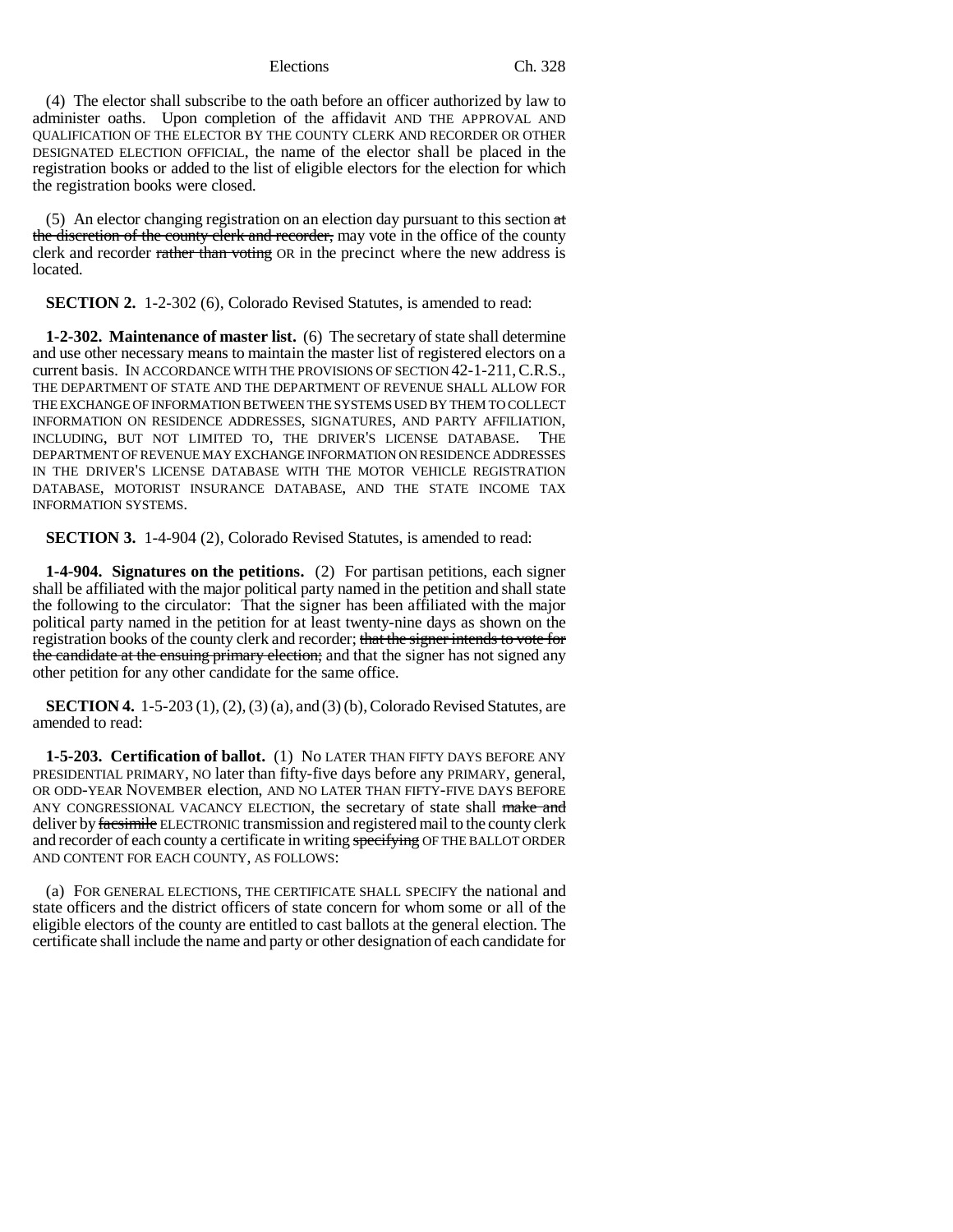whom some or all of the eligible electors of the county are entitled to cast ballots and for whom a petition or certificate of nomination has been filed with the secretary of state, the name and party of each candidate nominated at the primary election for a national or state office or a district office of state concern, and the order of the ballot and the ballot content for the election. With regard to the election of members to the general assembly, the notice shall also specify the district number and the names of the members whose terms of office will expire.

(b) FOR PRIMARY ELECTIONS, THE CERTIFICATE SHALL SPECIFY THE OFFICES FOR WHICH NOMINATIONS ARE TO BE MADE. THE NOTICE SHALL INCLUDE A CERTIFIED LIST OF PERSONS FOR WHOM CERTIFICATES OF DESIGNATION OR PETITIONS HAVE BEEN FILED WITH THE SECRETARY OF STATE AND THE OFFICE FOR WHICH EACH PERSON IS A CANDIDATE, TOGETHER WITH THE OTHER DETAILS MENTIONED IN THE CERTIFICATES OF DESIGNATION OR PETITIONS, AND THE ORDER OF THE BALLOT FOR THE PRIMARY ELECTION.

(c) FOR ANY ELECTION AT WHICH ONE OR MORE BALLOT ISSUES OR BALLOT QUESTIONS IS TO BE SUBMITTED TO THE ELIGIBLE ELECTORS OF THE ENTIRE STATE, THE SECRETARY OF STATE SHALL CERTIFY THE ORDER OF BALLOT AND BALLOT CONTENT WITH RESPECT TO SUCH BALLOT ISSUES OR BALLOT QUESTIONS TO THE COUNTY CLERK AND RECORDER OF EACH COUNTY OF THE STATE.

(d) The secretary of state shall be solely responsible for the accuracy of the information contained in the certificate.

(2) When there is a vacancy for an unexpired term in any national or state office or a district office of state concern which is by law to be filled at any general or congressional vacancy election, the secretary of state, no later than fifty-five days prior to the election, shall give notice in writing by publishing a notice in at least one newspaper of general circulation in the state or in the congressional district in which the vacancy is to be filled. The notice shall specify the office in which the vacancy exists, the cause of the vacancy, the name of the officer in whose office it has occurred, and the time when the term of office will expire.

(3) (a) No later than fifty-five days before any election, the designated election official of each political subdivision that intends to conduct an election shall certify the order of the ballot and ballot content. SUCH CERTIFICATION SHALL BE DELIVERED to the county clerk and recorder of each county that has territory within the political subdivision IF THE ELECTION IS COORDINATED WITH THE CLERK AND RECORDER. The order of the ballot and ballot content shall include the name and office of each candidate for whom a petition has been filed with the designated election official and any ballot issues or ballot questions to be submitted to the eligible electors.

(b) No later than fifty-five days before any election at which one or more ballot issues or ballot questions are to be submitted to the eligible electors of the entire state, the secretary of state shall certify the order of the ballot and ballot content with respect to such ballot issues or ballot questions to the county clerk and recorder of each county of the state.

**SECTION 5.** 1-5-205, Colorado Revised Statutes, is amended to read: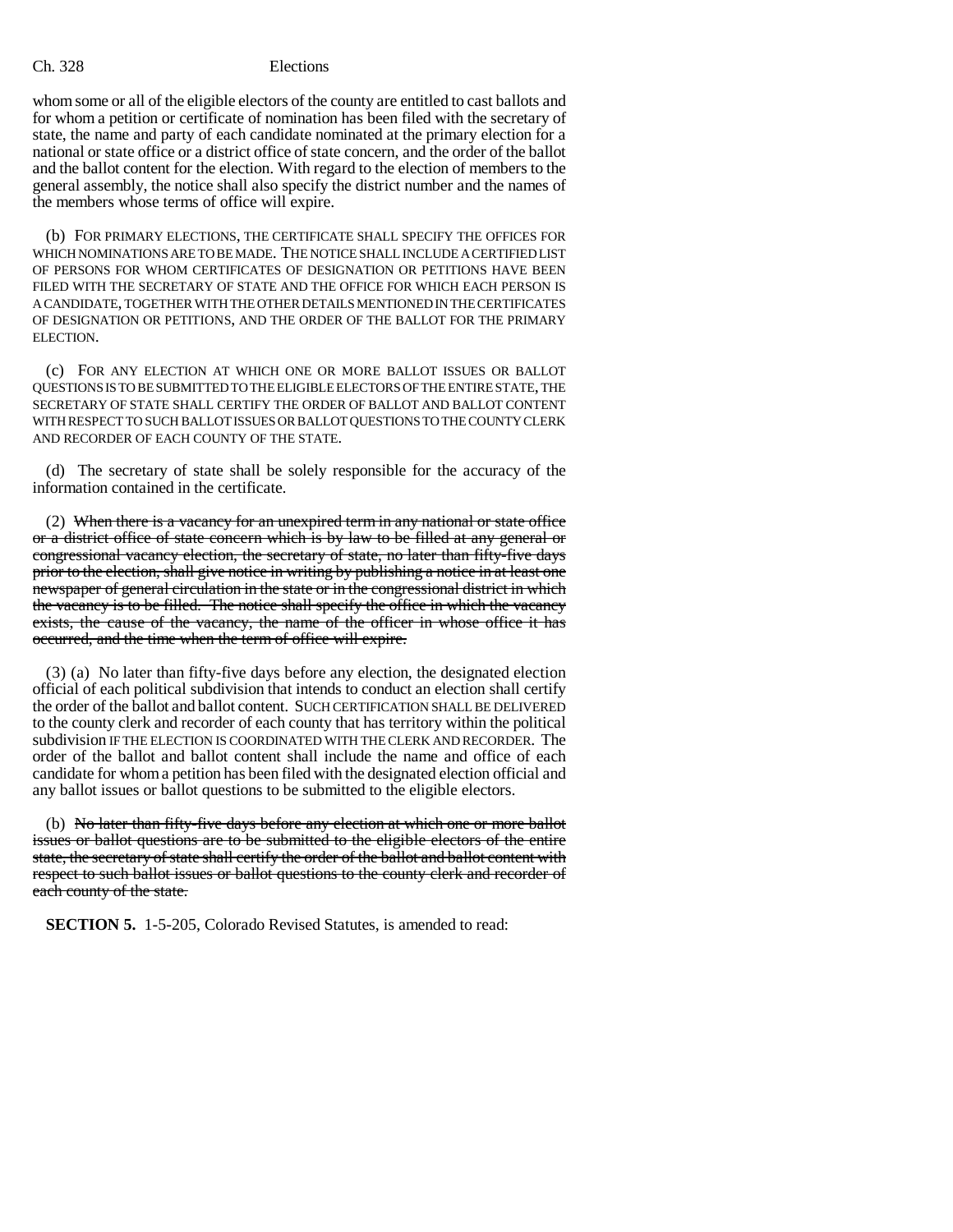**1-5-205. Published and posted notice of election.** (1) The designated election official, or the coordinated election official if so provided by an intergovernmental agreement, no later than ten days before each election, shall provide notice by publication of the election AS DESCRIBED BY SECTION 1-1-104(34), which notice shall state, as applicable for the particular election for which notice is provided, the following:

(a) The date of the election;

(b) The hours during which the polls will be open on election day and for early voting;

(c) The address of the walk-in location and hours during which the walk-in location for the delivery of mail ballots and receipt of replacement ballots will be open;

(d) The address of the location for application and the return of absentee ballots and the hours during which the office will be open;

(e) The officers to be elected; COMPLETE BALLOT CONTENT.

(f) The names of the judges on the ballot for retention in office;

(g) The proposed constitutional amendments and laws certified to the ballot by the secretary of state;

(h) The name, and for a partisan election, the party or other designation of each candidate whose nomination to office has been certified by the designated election official, which shall be as nearly as possible in the form in which the names appear upon the official ballot; and

(i) The other ballot issues and ballot questions which have been certified to the county clerk and recorder by the board of county commissioners or to the designated election official by the governing body, which shall be as nearly as possible in the form in which the ballot issues and ballot questions are to appear on the official ballot.

(1.2) If notice of the election is provided by both the designated election official and the coordinated election official, the designated election official's notice may incorporate by reference the provisions of the coordinated election official's notice related to the information described in subsections  $(1)$  (b),  $(1)$  (c), and  $(1)$  (d) of this section.

(1.3) A copy of the notice required by this section shall be posted at least ten days prior to the election and until two days after the election in a conspicuous place in the office of the designated election official OR THE CLERK AND RECORDER IF THE ELECTION IS COORDINATED BY THE CLERK AND RECORDER. Sample ballots may be used as notices so long as the information required by this section is included with the sample ballot.

(1.4) PUBLICATION OF THE NOTICE REQUIRED BY SUBSECTION (1) OF THIS SECTION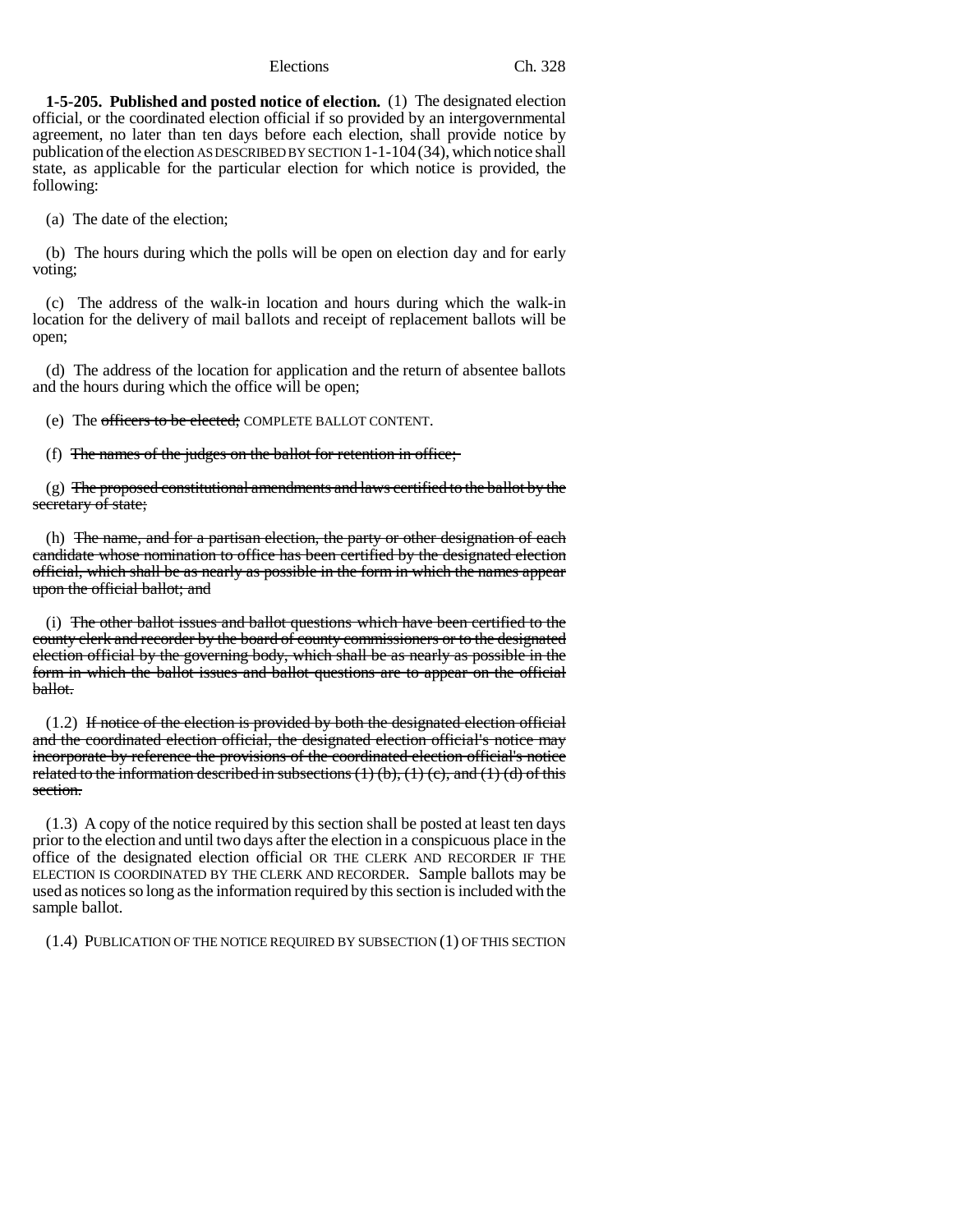BY THE CLERK AND RECORDER FOR A COORDINATED ELECTION SHALL SATISFY THE PUBLICATION REQUIREMENT FOR ALL POLITICAL SUBDIVISIONS PARTICIPATING IN THE COORDINATED ELECTION.

(1.5) The designated election official shall retain a copy of the notice as a record for public inspection for twenty-five months following the election or until any election contest is decided, whichever is later.

(2) At the time that notice by publication is made, the designated election official shall also mail a copy of the notice of the election to the county clerk and recorders of the counties in which the political subdivision is located IF THE CLERK AND RECORDER IS NOT THE COORDINATED ELECTION OFFICIAL.

(3) WHEN THERE IS A VACANCY FOR AN UNEXPIRED TERM IN ANY NATIONAL OR STATE OFFICE OR A DISTRICT OFFICE OF STATE CONCERN THAT IS BY LAW TO BE FILLED AT ANY GENERAL OR CONGRESSIONAL VACANCY ELECTION, THE SECRETARY OF STATE, NO LATER THAN FIFTY-FIVE DAYS PRIOR TO THE ELECTION, SHALL GIVE NOTICE IN WRITING BY PUBLISHING A NOTICE IN AT LEAST ONE NEWSPAPER OF GENERAL CIRCULATION IN THE STATE OR IN THE CONGRESSIONAL DISTRICT IN WHICH THE VACANCY IS TO BE FILLED. THE NOTICE SHALL SPECIFY THE OFFICE IN WHICH THE VACANCY EXISTS, THE CAUSE OF THE VACANCY, THE NAME OF THE OFFICER IN WHOSE OFFICE IT HAS OCCURRED, AND THE TIME WHEN THE TERM OF OFFICE WILL EXPIRE.

**SECTION 6.** 1-5-206 (1) (b) and (2), Colorado Revised Statutes, are amended to read:

**1-5-206. Postcard notice.** (1) (b) As used in this section, unless the context otherwise requires, "voter information card" means written communication in the form of a card or letter that is mailed to the elector's address of record, unless the elector has requested that such communication be sent to the elector's deliverable mailing address pursuant to section 1-2-204 (2) (k), and shall contain the eligible elector's name and address, precinct number, polling location for the general election or special legislative election, and any other applicable information THE DESIGNATED ELECTION OFFICIAL DEEMS APPLICABLE.

(2) (a) No later than fifteen days before  $\alpha$ H A nonpartisan elections that are not elections conducted by mail ballots or court-ordered elections ELECTION AND IN ADDITION TO THE PUBLICATION REQUIRED BY SECTION 1-5-205, the designated election official or coordinated election official shall MAY mail to each household where one or more active eligible electors reside a voter information card. The information required on the voter information card may be included with the ballot issue notice. and if so included, no separate mailing pursuant to this paragraph  $(a)$  is required.

(a.5) No later than fifteen days before any election conducted by mail ballot, the designated election official or coordinated election official shall either mail a voter information card to each household where one or more active eligible electors reside or provide notice by publication, pursuant to paragraph (b) of this subsection (2). The information required on the voter information card may be included with the ballot issue notice, and, if so included, no separate mailing pursuant to this paragraph (a.5) is required.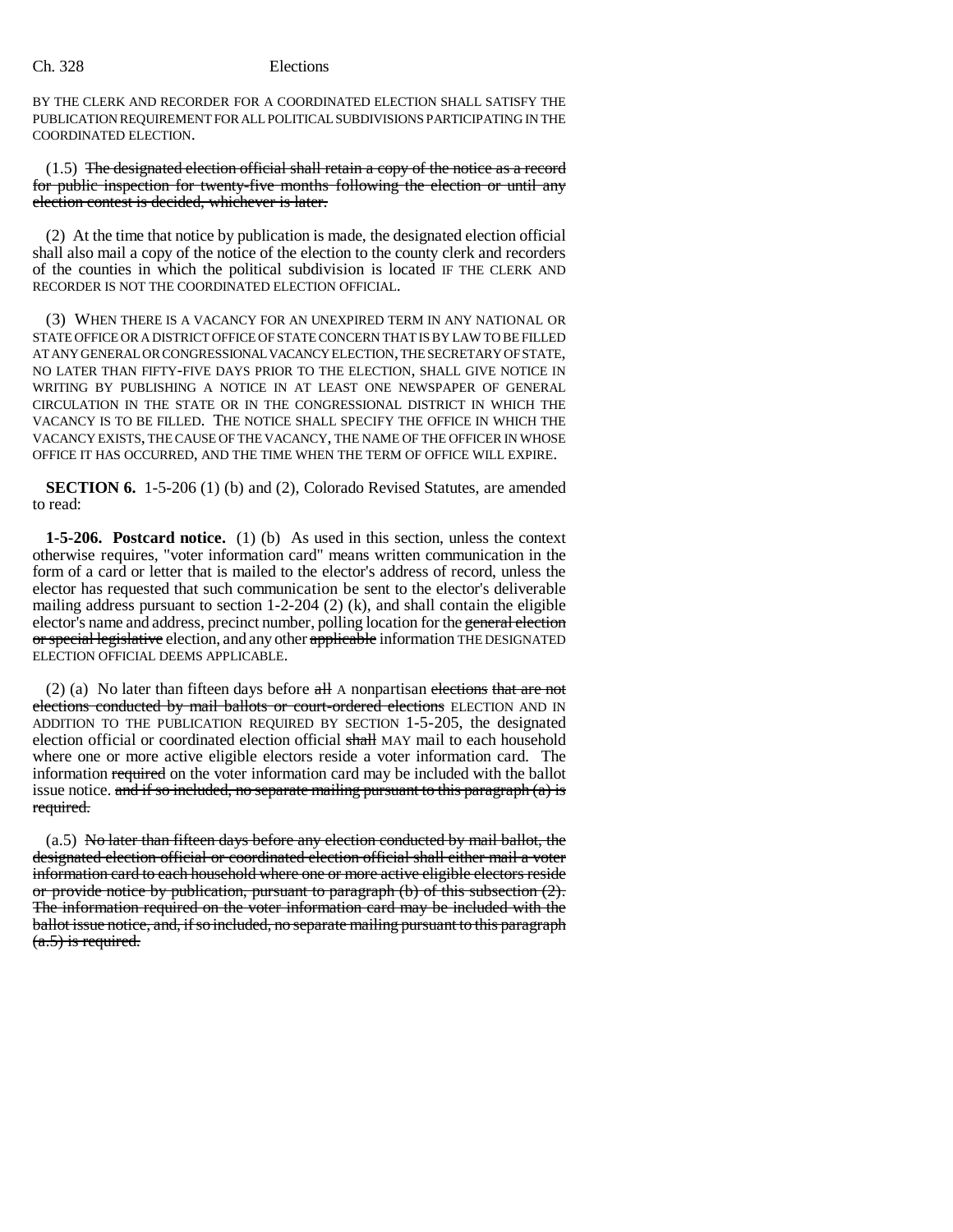(b) Unless the election is canceled, for regular board of director elections, the governing body may elect, as an alternative to mailing the voter information card pursuant to paragraph (a) of this subsection (2), to give notice of the election by publication in a newspaper published within the district in which the election is being held, or, if there is no newspaper published in the district within which the election is being held, then by publication in a newspaper published in the county that has general circulation within the district in which the election is being held. The notice shall contain the information required by section 1-5-205 as applicable to the political subdivision. The published appearance required by this paragraph (b) shall be satisfied by the publication required by section 1-5-205 if the appearance otherwise complies with the requirements of this paragraph (b). The notice must be at least ten column inches in size, and shall be placed in the portion of the newspaper in which legal notices and classified advertisements appear. The rates established in section 24-70-107, C.R.S., apply to all publications required under this section.

**SECTION 7.** 1-5-407 (1), (2), (3), and (4), Colorado Revised Statutes, are amended, and the said 1-5-407 is further amended BY THE ADDITION OF THE FOLLOWING NEW SUBSECTIONS, to read:

**1-5-407.** Form of ballots. (1) Except as provided in subsection  $(1.5)$ SUBSECTIONS  $(1.5)$  AND  $(1.6)$  of this section, the extreme top part of each ballot may be divided into two spaces by two perforated or dotted lines. Each space shall be not less than one inch wide. The top portion is called the stub, and the next portion is called the duplicate stub. The same number shall be printed upon both the stub and the duplicate stub. All ballots shall be numbered consecutively. All ballots shall be uniform and of sufficient length and width to allow for the names of candidates, officers, ballot issues, and ballot questions to be printed in clear, plain type, with a space of at least one-half inch between the different columns on the ballot. On each ballot shall be printed the endorsement "Official ballot for ........................", and after the word "for" shall follow the designation of the precinct, if appropriate, and the political subdivision for which the ballot is prepared, the date of the election, and a facsimile of the signature of the election official. The ballot shall contain no caption or other endorsement, except as provided in this section. The election official shall use precisely the same quality and tint of paper, the same kind of type, and the same quality and tint of plain black ink for all ballots prepared for one election.

(1.6) NO BALLOT STUB IS REQUIRED FOR A BALLOT PRODUCED ON DEMAND, SO LONG AS THE QUANTITY OF BALLOTS PRODUCED FOR THE ELECTION CAN BE RECONCILED BY THE BALLOT PROCESSING METHOD USED BY THE VOTING SYSTEM. SUCH BALLOTS MAY CONTAIN PRINTED AND DISTINGUISHING MARKS, SO LONG AS SECRECY IN VOTING IS PROTECTED.

(2) The ballots shall be printed so as to give to each eligible elector a clear opportunity to designate his or her choice of candidates, joint candidates, or ballot issues, by a cross mark  $(X)$  in a sufficient margin at the right of the name or ballot **issue** AND BALLOT QUESTIONS BY A MARK AS INSTRUCTED. On the ballot may be printed words which THAT will aid the elector, such as "vote for not more than one".

(3) At the end of the list of candidates for each different office shall be as many ONE OR MORE blank spaces as there are persons to be elected to the office, in which the elector may write the name of any eligible person not printed on the ballot who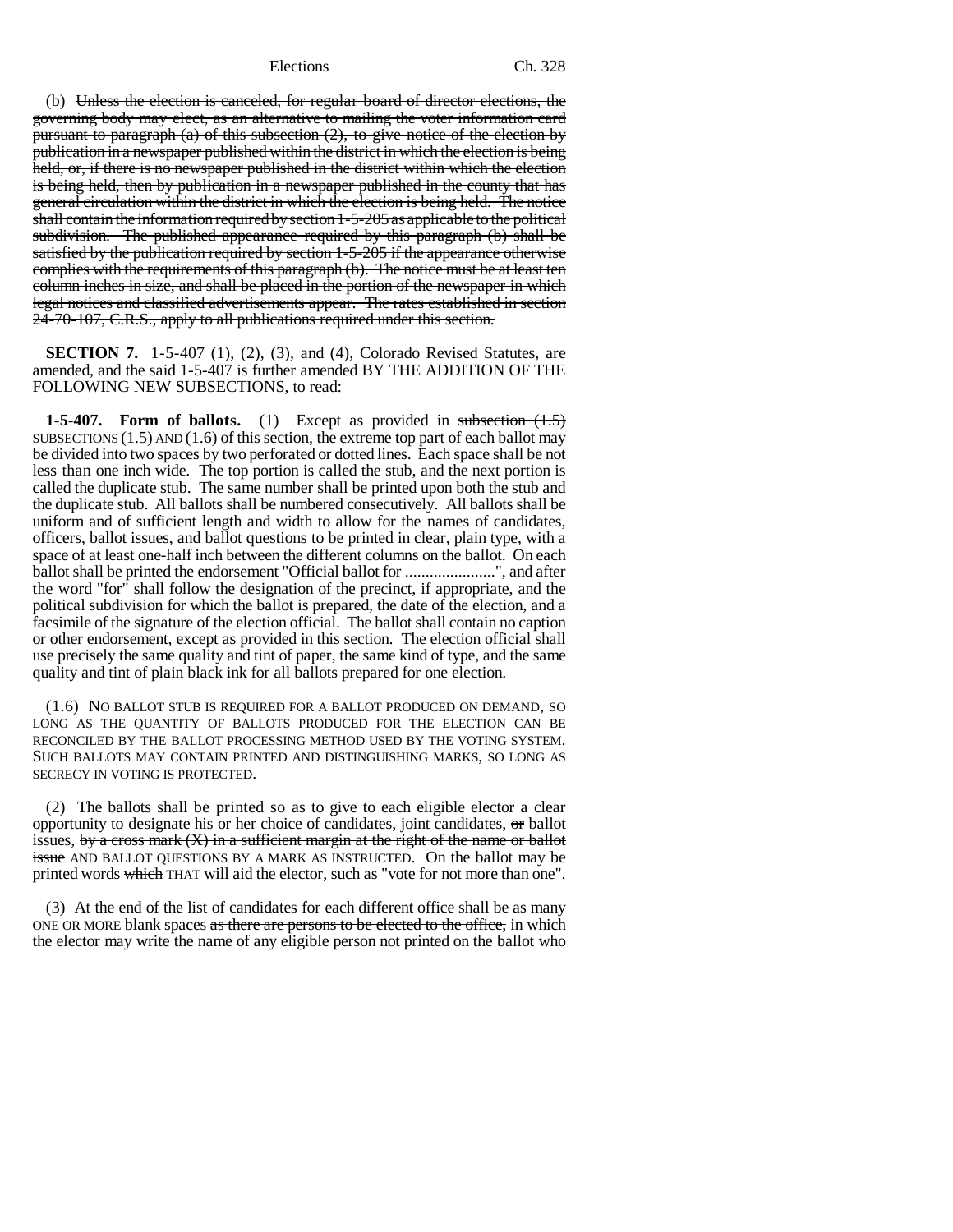has filed an affidavit of intent of write-in candidate pursuant to section 1-4-1101. THE NUMBER OF SPACES PROVIDED SHALL BE THE LESSER OF THE NUMBER OF ELIGIBLE ELECTORS WHO HAVE PROPERLY FILED AN AFFIDAVIT OF INTENT OF WRITE-IN CANDIDATE PURSUANT TO SECTION 1-4-1101 OR THE NUMBER OF PERSONS TO BE ELECTED TO THE OFFICE. No such blank spaces are required SHALL BE PROVIDED if no eligible elector properly filed an affidavit of intent of write-in candidate. pursuant to section 1-4-1101.

(4) The names of the candidates for each office shall be arranged under the designation of the office according to the surnames, as provided in section 1-5-404. The designated election official shall not print, in connection with any name, any title or degree designating the business or profession of the candidate.

(4.5) IF NO CANDIDATE HAS BEEN DULY NOMINATED AND NO PERSON HAS PROPERLY FILED AN AFFIDAVIT OF INTENT OF WRITE-IN CANDIDATE FOR AN OFFICE, THE FOLLOWING TEXT SHALL APPEAR UNDER THE DESIGNATION OF THE OFFICE: "THERE ARE NO CANDIDATES FOR THIS OFFICE."

**SECTION 8.** 1-6-101 (4) and (6), Colorado Revised Statutes, are amended to read:

**1-6-101. Definitions - qualifications for election judges - student election judges** - legislative declaration. (4) Before serving as an election judge, the persons ANY PERSON recommended as AN election judges JUDGE in accordance with sections 1-6-102 and 1-6-103 SECTION 1-6-102, 1-6-103, 1-6-103.5, OR 1-6-103.7 shall complete and file an acceptance form with the county clerk and recorder or other designated election official as provided in section 1-6-106. The acceptance forms may be kept on file with the county clerk and recorder or other designated election official for up to two years from the date of signing the acceptance form.

(6) Each person appointed as an election judge shall BE REQUIRED TO attend the ONE class of instruction prior to each THE FIRST election IN AN ELECTION CYCLE in which the person will serve as an election judge. THE COUNTY CLERK AND RECORDER OR OTHER DESIGNATED ELECTION OFFICIAL MAY REQUIRE A PERSON APPOINTED AS AN ELECTION JUDGE TO ATTEND MORE THAN ONE CLASS OF INSTRUCTION IN AN ELECTION CYCLE.

**SECTION 9.** Article 6 of title 1, Colorado Revised Statutes, is amended BY THE ADDITION OF THE FOLLOWING NEW SECTIONS to read:

**1-6-103.5. Recommendations by minor political parties.** NO LATER THAN THE LAST TUESDAY OF APRIL IN EVEN-NUMBERED YEARS, THE COUNTY CHAIRPERSON OR OTHER AUTHORIZED OFFICIAL OF A MINOR POLITICAL PARTY MAY CERTIFY TO THE COUNTY CLERK AND RECORDER THE NAMES AND ADDRESSES OF REGISTERED ELECTORS RECOMMENDED TO SERVE AS ELECTION JUDGES FOR ONE OR MORE PRECINCTS IN THE COUNTY. IF THE LIST CONTAINS MORE THAN ONE NAME FOR ANY PRECINCT IN THE COUNTY, THE ORDER OF PREFERENCE SHALL BE INDICATED. THE COUNTY CLERK AND RECORDER SHALL SELECT ELECTION JUDGES FROM THE PARTY ACCORDING TO SUCH ORDER OF PREFERENCE, IF INDICATED.

# **1-6-103.7. Unaffiliated voters - self-nomination.** NO LATER THAN THE LAST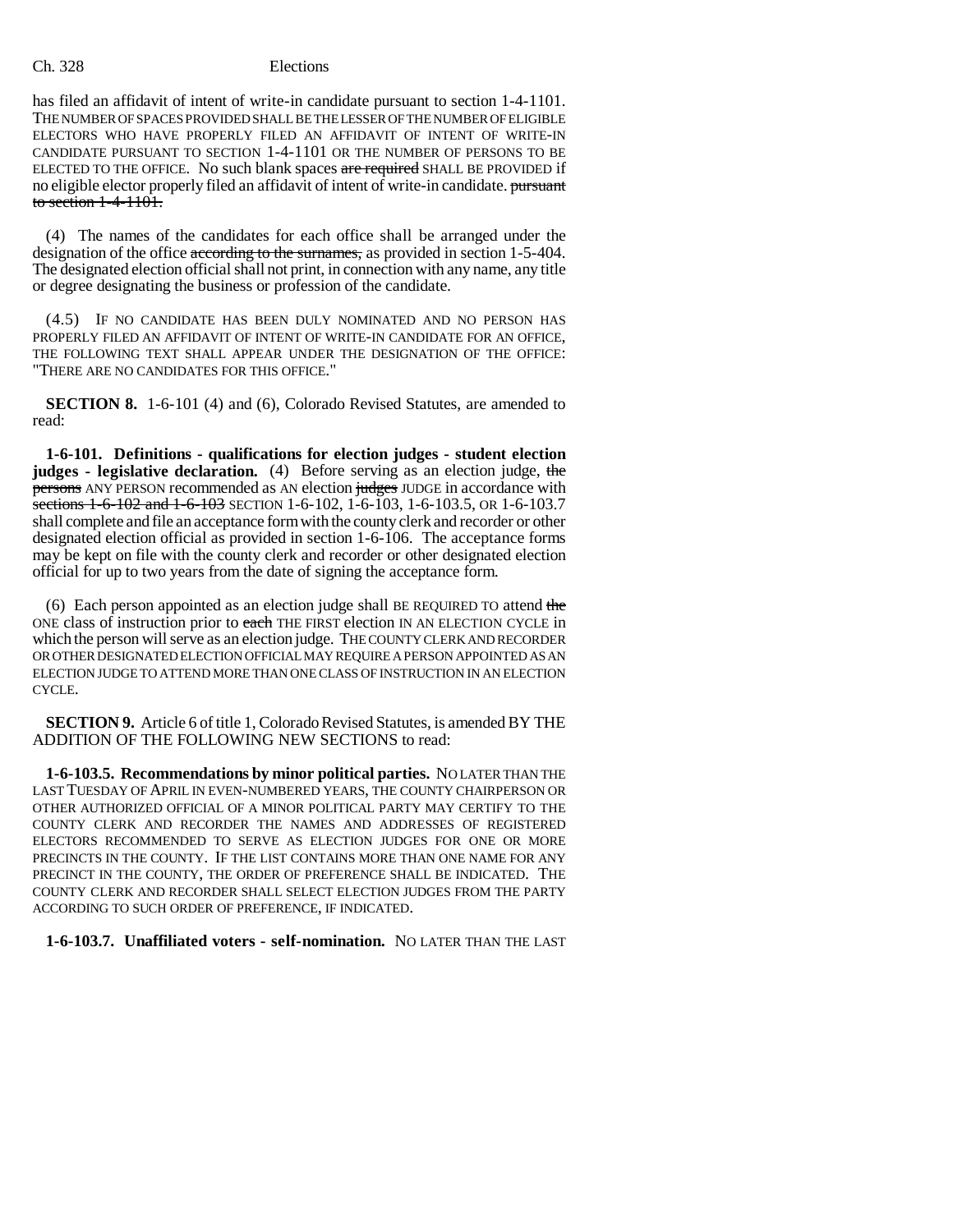TUESDAY OF APRIL IN EVEN-NUMBERED YEARS, ANY REGISTERED ELECTOR WHO IS UNAFFILIATED WITH A POLITICAL PARTY OR POLITICAL ORGANIZATION MAY GIVE NOTICE IN WRITING TO THE CLERK AND RECORDER OF THE COUNTY IN WHICH SUCH ELECTOR RESIDES OFFERING TO SERVE AS AN ELECTION JUDGE AND STATING THAT THE ELECTOR IS A REGISTERED ELECTOR AND IS UNAFFILIATED WITH ANY POLITICAL PARTY OR POLITICAL ORGANIZATION.

**SECTION 10.** 1-6-104 (3), Colorado Revised Statutes, is amended to read:

**1-6-104. Appointment of election judges by the county clerk and recorder and designated election officials.** (3) If, at the time the county clerk and recorder appoints election judges for a precinct, the list of recommended election judges submitted in accordance with section 1-6-102 contains an insufficient number of names for a major political party's share of the total number of election judges as required in section 1-6-109, the designated election official shall appoint any additional election judges necessary following the affiliation requirements of section 1-6-109 to the extent possible FROM AMONG THE PERSONS RECOMMENDED BY MINOR POLITICAL PARTIES IN ACCORDANCE WITH SECTION 1-6-103.5 AND THE UNAFFILIATED VOTERS WHO HAVE OFFERED TO SERVE AS ELECTION JUDGES IN ACCORDANCE WITH SECTION 1-6-103.7.

**SECTION 11.** 1-6-113 (1), Colorado Revised Statutes, is amended to read:

**1-6-113. Vacancies.** (1) If for any reason any person selected to serve as an election judge fails to attend the class of instruction for election judges, or refuses, fails, or is unable to serve, or is removed by preemption IN ACCORDANCE WITH SECTION 1-6-119 (1) or for cause IN ACCORDANCE WITH SECTION 1-6-119 (2), the designated election official thereafter may appoint an election judge TO FILL SUCH VACANCY. and For a partisan election, the AN election judge shall be appointed TO FILL SUCH VACANCY from the list of names previously submitted by the county chairperson of the political party to which the person belongs. or from a list of previously authorized judges. To insure that a sufficient number of judges is available at every election, each county clerk and recorder shall compile a list of persons who are affiliated with a minor political party or a qualified political organization or who are unaffiliated and who are willing and eligible to serve as election judges. If a vacancy occurs IN A PARTISAN ELECTION and no persons are available who meet the affiliation requirements of section 1-6-109 FROM SUCH LIST, then the county clerk and recorder may appoint a person from the list of persons not affiliated with a major political party AMONG THE PERSONS RECOMMENDED BY MINOR POLITICAL PARTIES IN ACCORDANCE WITH SECTION 1-6-103.5 AND THE UNAFFILIATED VOTERS WHO HAVE OFFERED TO SERVE AS ELECTION JUDGES IN ACCORDANCE WITH SECTION 1-6-103.7.

**SECTION 12.** 1-6-114 (1), Colorado Revised Statutes, is amended to read:

**1-6-114. Oath of judges.** (1) Before beginning the duties of an election judge, each person appointed as an election judge shall take a self-affirming oath or affirmation in substantially the following form:

"I, ..................., do solemnly swear (or affirm) that I am a citizen of the United States and the state of Colorado; that I am an eligible elector who resides in the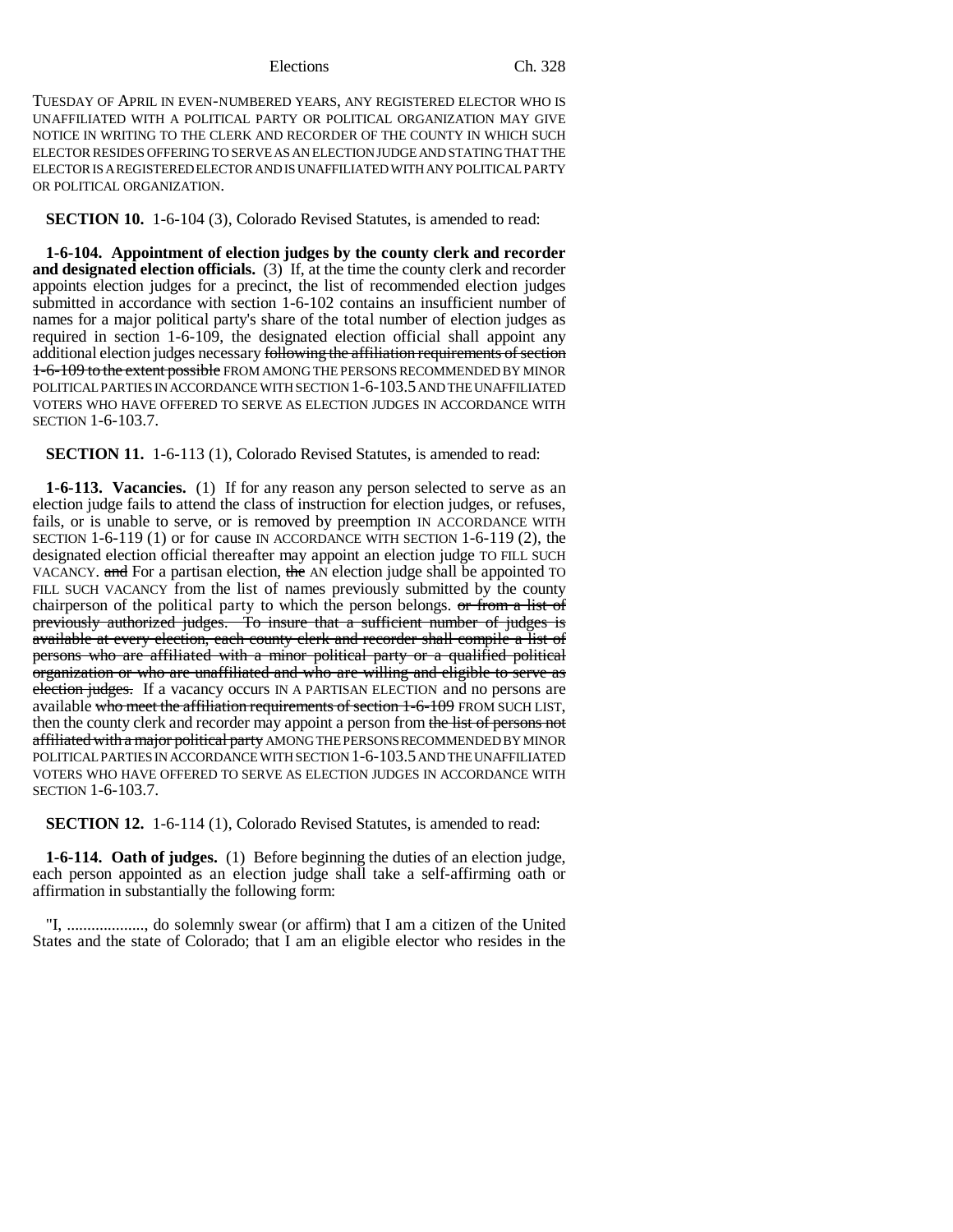county of .................... or within the ....... political subdivision; that I am a member of the ............... party (OR THAT I AM UNAFFILIATED WITH A POLITICAL PARTY) as shown on the registration books of the county clerk and recorder; that I will perform the duties of judge according to law and the best of my ability; that I will studiously strive to prevent fraud, deceit, and abuse in conducting the same; that I will not try to determine how any elector voted, nor will I disclose how any elector voted if in the discharge of my duties as judge such knowledge shall come to me, unless called upon to disclose the same before some court of justice; that I have never been convicted of election fraud, any other election offense, or fraud and that, if any ballots are counted before the polls close on the date of the election, I will not disclose the result of the votes until after the polls have closed and the results are formally announced by the designated election official."

**SECTION 13.** 1-6-115 (1), Colorado Revised Statutes, is amended to read:

**1-6-115. Compensation of judges.** (1) In all elections, including primary and general elections, each election judge serving in the precincts on election day shall receive not less than five dollars nor more than one hundred dollars as full compensation for services provided as judge at any election. A student election judge appointed pursuant to the provisions of this article may receive up to but no more than seventy-five percent of the compensation received by an election judge for service provided as judge at any election.

**SECTION 14.** 1-6-119 (1) and (4), Colorado Revised Statutes, are amended to read:

**1-6-119. Removal of election judge by designated election official.** (1) If a county chairperson of a major political party OR THE COUNTY CHAIRPERSON OR OTHER AUTHORIZED OFFICIAL OF A MINOR POLITICAL PARTY believes that an election judge appointed to represent that party is not faithfully or fairly representing the party or that an election judge has moved from the county, the county chairperson OR AUTHORIZED OFFICIAL may exercise a preemptive removal of the election judge. The county chairperson OR AUTHORIZED OFFICIAL shall notify the county clerk and recorder and the election judge of the preemptive removal in writing. The county clerk and recorder shall fill any vacancy created by the preemptive removal as provided in section 1-6-121 SECTION 1-6-113.

(4) Upon receipt of a written complaint made by an eligible elector of the political subdivision concerning an election judge, the designated election official shall investigate the complaint and may remove the election judge and appoint another election judge in accordance with section 1-6-121 SECTION 1-6-113.

**SECTION 15.** 1-7-106, Colorado Revised Statutes, is amended to read:

**1-7-106. Watchers at general and congressional vacancy elections.** Each participating major political party or issue committee whose candidate or issue is on the ballot, and each unaffiliated and write-in candidate whose name is on the ballot for a general or congressional vacancy election shall be entitled to have no more than one watcher at any one time in each precinct polling place in the county AND AT EACH PLACE WHERE VOTES ARE COUNTED IN ACCORDANCE WITH THIS ARTICLE. The chairperson of the county central committee of each major political party, THE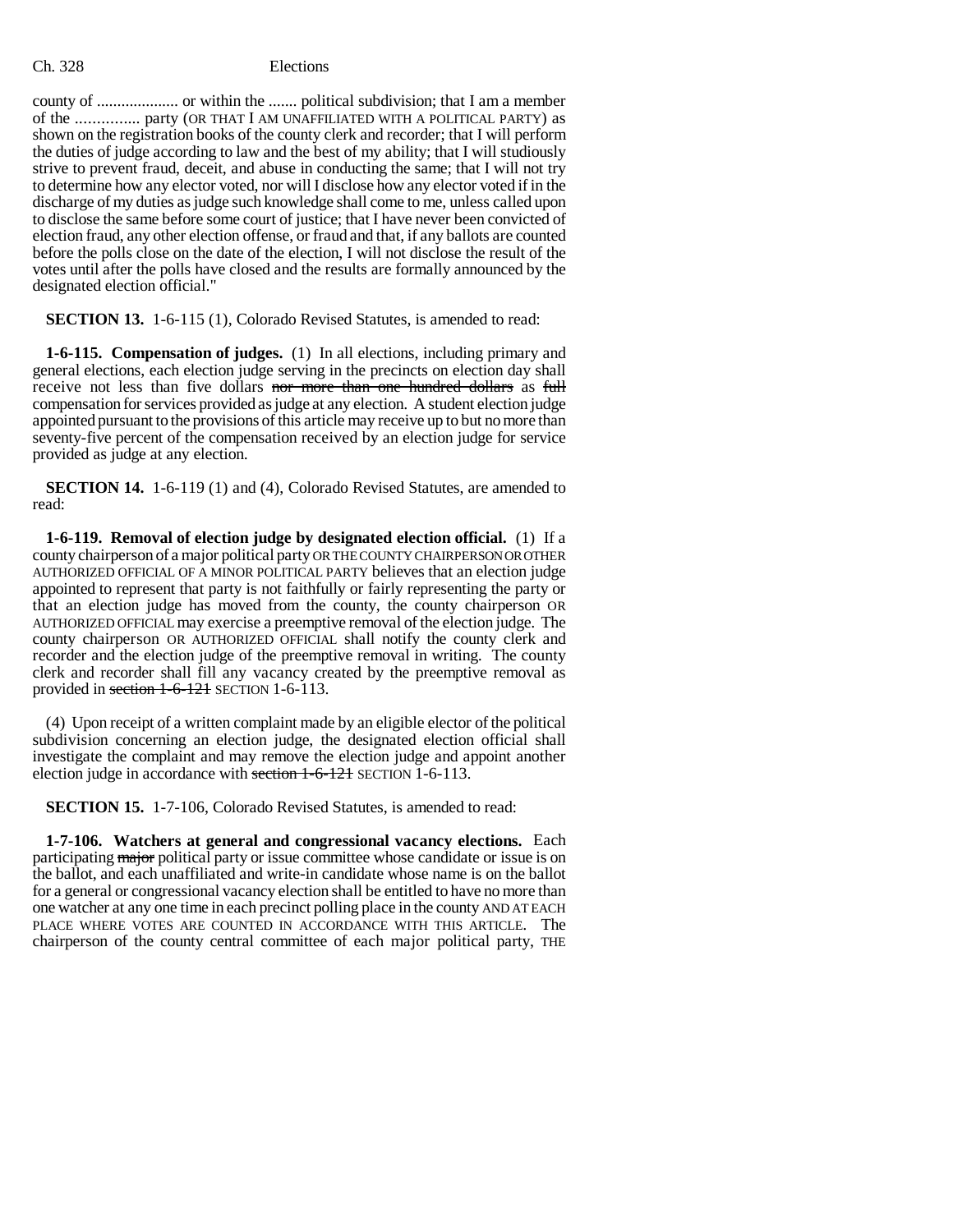COUNTY CHAIRPERSON OR OTHER AUTHORIZED OFFICIAL OF EACH MINOR POLITICAL PARTY, the issue committee, the write-in or unaffiliated candidate shall certify the names of one or more persons selected as watchers on forms provided by the county clerk and recorder. The watchers shall surrender the certificates to the election judges at the time they enter the polling place and are sworn by the judges. This section shall not prevent party candidates or county party officers from visiting polling places to observe the progress of voting in the precincts.

**SECTION 16.** 1-7-506 (2), Colorado Revised Statutes, is amended to read:

**1-7-506. Electronic vote-counting - test.** (2) The DESIGNATED ELECTION OFFICIAL SHALL GIVE TO THE county chairpersons of the two major political parties or their official representatives shall each be supplied with AND TO THE COUNTY CHAIRPERSON OR OFFICIAL REPRESENTATIVE OF ANY MINOR POLITICAL PARTY WHO NOTIFIES THE DESIGNATED ELECTION OFFICIAL NO LESS THAN SIXTY DAYS BEFORE THE ELECTION OF THE PARTY'S DESIRE TO PARTICIPATE IN THE TESTING, at least one hundred TWENTY-FIVE official ballots that are clearly marked as test ballots. and THE COUNTY CHAIRPERSONS OR THEIR OFFICIAL REPRESENTATIVES shall secretly vote the test ballots and retain a record of the test votes. The designated election official may also vote and retain at least one hundred TWENTY-FIVE test ballots. For coordinated elections, all of the designated election officials from political subdivisions other that THAN the county may, upon request of the officials, be given together a total of one hundred test ballots to mark among them. The designated election officials shall secretly vote their portion of the test ballots and retain a record of the test votes.

**SECTION 17.** 1-7.5-107 (4) (b), Colorado Revised Statutes, is amended to read:

**1-7.5-107. Procedures for conducting mail ballot election.** (4) (b) The eligible elector may return the marked ballot to the designated election official by United States mail or by depositing the ballot at the office of the official or any place designated by the official. The ballot must be returned in the return-verification envelope. If an eligible elector returns the ballot by mail, the elector must provide postage. The ballot shall be received at the office of the designated election official or a designated depository, which shall remain open until 7 p.m. on election day. FOR AN ELECTION COORDINATED BY THE COUNTY CLERK AND RECORDER, THE DEPOSITORY SHALL BE DESIGNATED BY THE COUNTY CLERK AND RECORDER AND LOCATED IN A SECURE PLACE UNDER THE SUPERVISION OF A MUNICIPAL CLERK, AN ELECTION JUDGE OR A MEMBER OF THE CLERK AND RECORDER'S STAFF. FOR AN ELECTION NOT COORDINATED BY THE COUNTY CLERK AND RECORDER, THE DEPOSITORY SHALL BE DESIGNATED BY THE DESIGNATED ELECTION OFFICIAL AND LOCATED IN A SECURE PLACE UNDER THE SUPERVISION OF THE DESIGNATED ELECTION OFFICIAL, AN ELECTION JUDGE, OR ANOTHER PERSON DESIGNATED BY THE DESIGNATED ELECTION OFFICIAL.

**SECTION 18.** 1-8-104 (2), Colorado Revised Statutes, is amended to read:

**1-8-104. Application for absentee ballot.** (2) The application for an absentee ballot shall be personally signed by the applicant; or a family member related by blood or marriage; or, in case of the applicant's inability to sign, the elector's mark shall be witnessed by another person.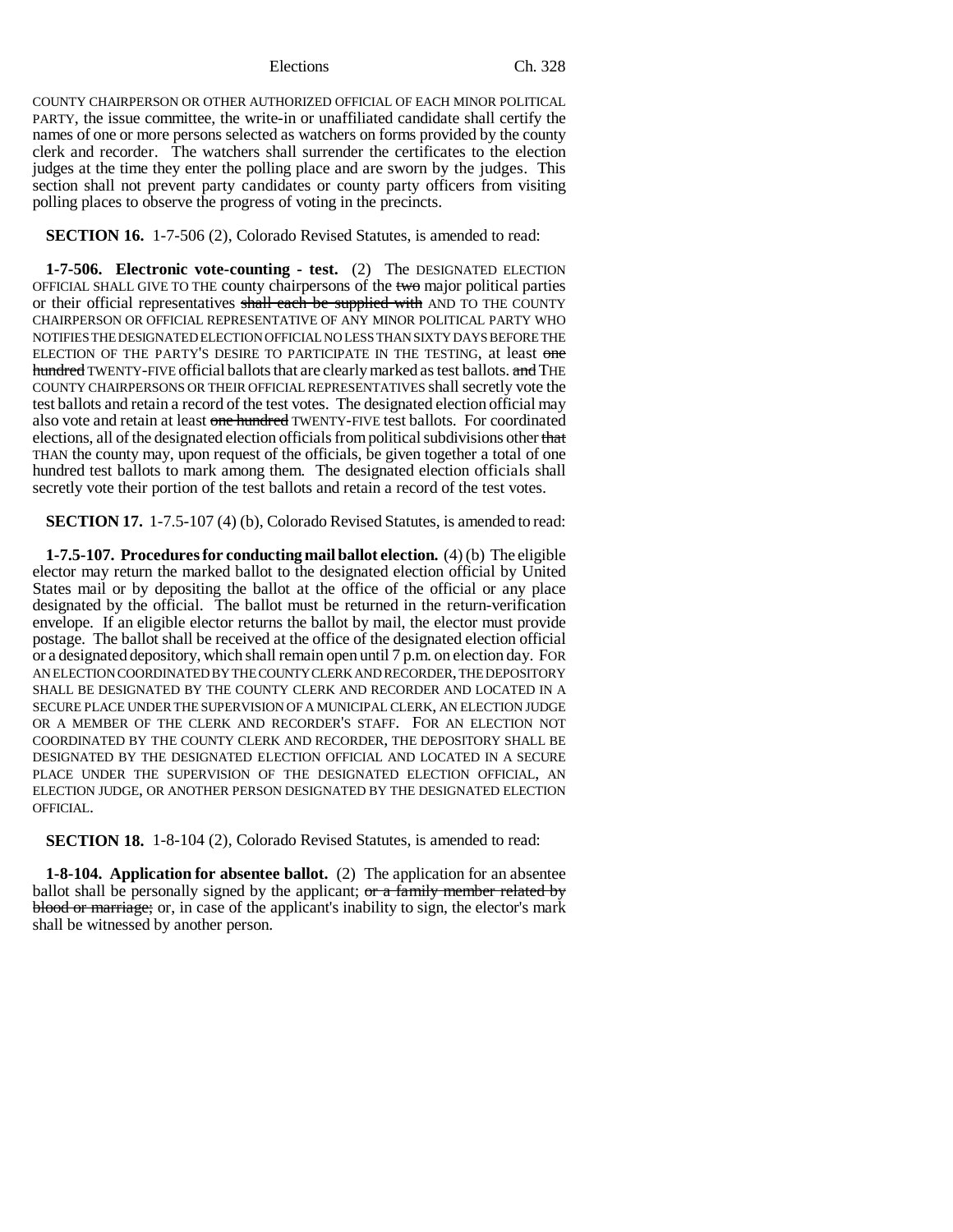# **SECTION 19.** 1-8-113 (1), Colorado Revised Statutes, is amended to read:

**1-8-113. Manner of absentee voting.** (1) Any eligible elector applying for and receiving an absentee ballot, in casting the ballot, shall make and subscribe to the self-affirmation on the return envelope. The elector shall then mark the ballot, fold the ballot or insert the ballot card in the special envelope provided for the purpose so as to conceal the marking, deposit it in the return envelope, and seal the envelope securely. The envelope may be delivered personally or mailed by the elector to the designated election official issuing the ballot. Alternatively, an elector may deliver the ballot to any person of the elector's own choice or to any duly authorized agent of the designated election official for mailing or personal delivery to the designated election official; EXCEPT THAT NO ONE PERSON OTHER THAN A DULY AUTHORIZED AGENT OF THE DESIGNATED ELECTION OFFICIAL MAY RECEIVE MORE THAN FIVE ABSENTEE BALLOTS IN ANY ELECTION FOR MAILING OR DELIVERY TO THE DESIGNATED ELECTION OFFICIAL. All envelopes containing absentee ballots shall be in the hands of the designated election official no later than 7 p.m. on the day of the election. Absentee envelopes received after 7 p.m. on the day of the election but postmarked on or before the day of the election will remain sealed and uncounted, but the elector's registration record will not be canceled for failure to vote in a general election.

**SECTION 20.** 1-8-304 (1) and (2), Colorado Revised Statutes, are amended to read:

**1-8-304. Preparing to count absentee ballots - rejections.** (1) (a) Before opening any absentee ballot, one of the receiving judges, in the presence of a majority of the receiving judges, shall inspect the self-affirmation on the return envelope AND, IN AN ELECTION COORDINATED BY THE COUNTY CLERK AND RECORDER, COMPARE THE SIGNATURE ON THE SELF-AFFIRMATION WITH THE SIGNATURE OF THE ELIGIBLE ELECTOR ON FILE IN THE COUNTY CLERK AND RECORDER'S OFFICE.

(b) For the ballot to be counted, The self-affirmation must have been IS VALID IF:

(I) THE SELF-AFFIRMATION WAS completed by the elector or a person acting in the elector's behalf; and must have been

(II) THE SELF-AFFIRMATION WAS signed by the elector OR, IF THE ELECTOR IS UNABLE TO SIGN, MARKED BY THE ELECTOR WITH OR WITHOUT ASSISTANCE AND WITNESSED BY ANOTHER PERSON; AND

(III) IN AN ELECTION COORDINATED BY THE COUNTY CLERK AND RECORDER, THE SIGNATURE ON THE SELF-AFFIRMATION MATCHES THE SIGNATURE ON FILE IN THE COUNTY CLERK AND RECORDER'S OFFICE, OR THE ELIGIBLE ELECTOR'S MARKS ON THE APPLICATION AND THE SELF-AFFIRMATION WERE WITNESSED BY OTHER PERSONS.

(c) If these requirements are met and the self-affirmation appears complete and correct IS VALID, the receiving judge shall tear open the envelope without defacing the self-affirmation or mutilating the enclosed ballot. One of the election judges shall enter or verify the name of the absentee voter in the pollbook, and another election judge shall deposit the ballot in the ballot box.

(d) FOR PURPOSES OF SUBPARAGRAPH (III) OF PARAGRAPH (b) OF THIS SUBSECTION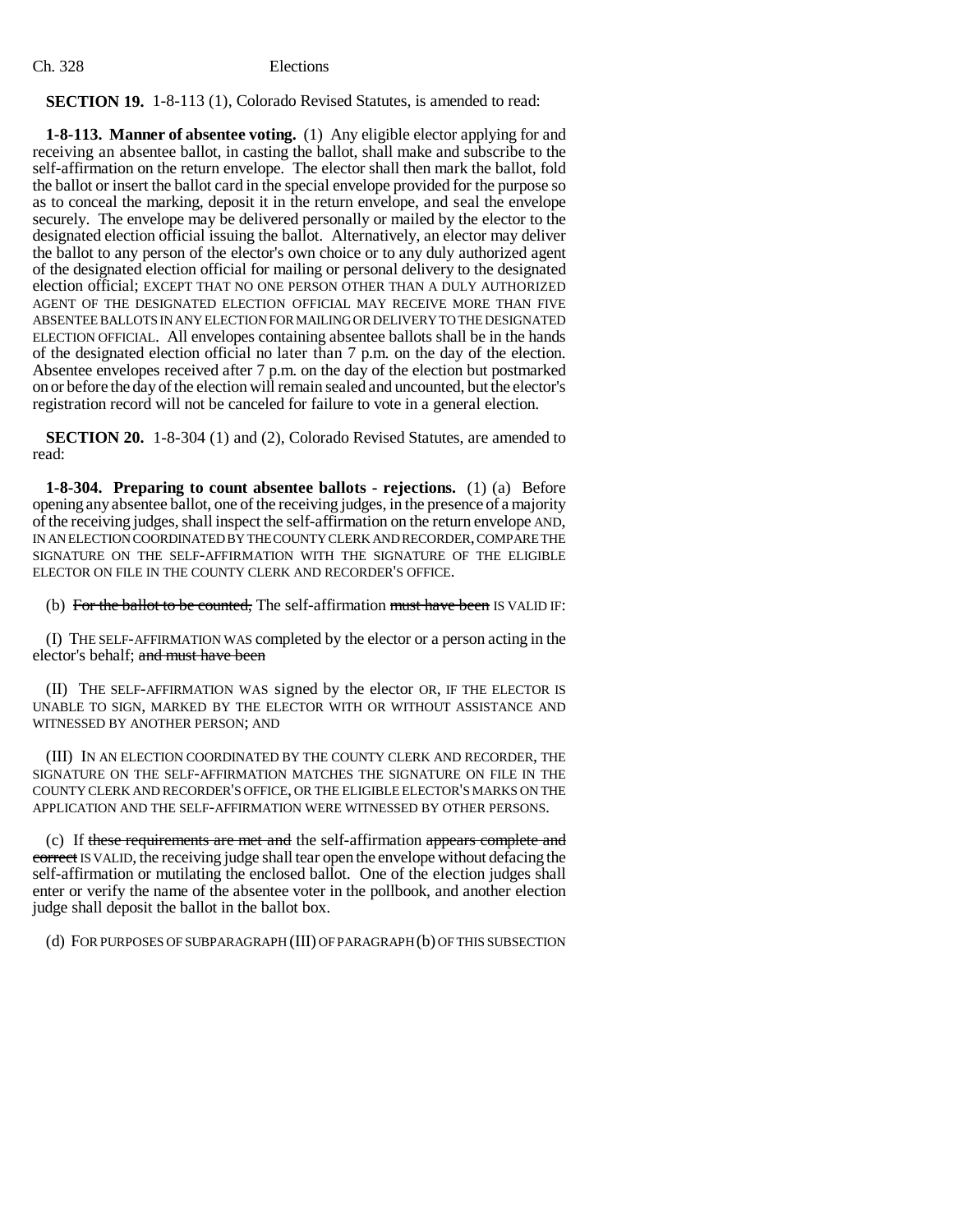(1), THE SIGNATURES ON AN ELIGIBLE ELECTOR'S SELF-AFFIRMATION AND ON FILE IN THE COUNTY CLERK AND RECORDER'S OFFICE SHALL BE COMPARED IN THE SAME MANNER AS SIGNATURES ON MAIL BALLOTS ARE COMPARED PURSUANT TO ARTICLE 7.5 OF THIS TITLE.

(2) If the self-affirmation on the return envelope  $\frac{d}{d}$  and meet the requirements of subsection (1) of this section or is in some other way incorrect or incomplete IS INVALID, the election judges shall mark the envelope "rejected" and shall write on the envelope the reason for the rejection. The envelope shall be set aside without being opened, and the ballot shall not be counted.

**SECTION 21.** 1-9-206, Colorado Revised Statutes, is amended to read:

**1-9-206. Challenges of absentee ballots.** The ballot of any absentee voter may be challenged by written oath or affirmation signed by the challenger under penalty of perjury setting forth the name of the person challenged and the basis for the challenge. Challenged ballots, except those rejected for an incomplete or incorrect affidavit, death of the eligible elector, or submission of multiple ballots, shall be cast. The election judges shall deliver all challenges and oaths or affirmations, together with the affidavits of the eligible electors challenged, to the COUNTY CLERK AND RECORDER OR designated election official, AS APPLICABLE, at the time the absentee voters' registration list is returned. The COUNTY CLERK AND RECORDER OR designated election official shall forthwith deliver all challenges and all oaths or affirmations to the district attorney for investigation and action.

**SECTION 22.** 1-9-207, Colorado Revised Statutes, is amended to read:

**1-9-207. Challenges of ballots cast by mail.** The ballot of any voter which THAT has been cast by mail may be challenged by written oath or affirmation signed by the challenger under penalty of perjury setting forth the name of the person challenged and the basis for the challenge. Challenged ballots, except those rejected for an incomplete or incorrect affidavit, death of the eligible elector, or submission of multiple ballots, shall be counted. The election judges shall deliver all challenges and oaths or affirmations, together with the affidavits of the eligible electors challenged, to the COUNTY CLERK AND RECORDER OR designated election official, AS APPLICABLE, at the time the registration list is returned. The COUNTY CLERK AND RECORDER OR designated election official shall immediately deliver all challenges and all oaths or affirmations to the district attorney for investigation and action.

**SECTION 23.** Part 2 of article 9 of title 1, Colorado Revised Statutes, is amended BY THE ADDITION OF A NEW SECTION to read:

**1-9-208. Challenges of provisional ballots.** THE BALLOT OF ANY PROVISIONAL VOTER MAY BE CHALLENGED BY WRITTEN OATH OR AFFIRMATION SIGNED BY THE CHALLENGER UNDER PENALTY OF PERJURY SETTING FORTH THE NAME OF THE PERSON CHALLENGED AND THE BASIS FOR THE CHALLENGE. CHALLENGED PROVISIONAL BALLOTS, EXCEPT THOSE REJECTED FOR AN INCOMPLETE, INCORRECT, OR UNVERIFIABLE AFFIDAVIT, DEATH OF THE ELIGIBLE ELECTOR, OR SUBMISSION OF MULTIPLE BALLOTS SHALL BE COUNTED IF THE OTHER REQUIREMENTS FOR COUNTING PROVISIONAL BALLOTS ARE SATISFIED. THE ELECTION JUDGES SHALL DELIVER ALL CHALLENGES AND OATHS OR AFFIRMATIONS, TOGETHER WITH THE AFFIDAVITS OF THE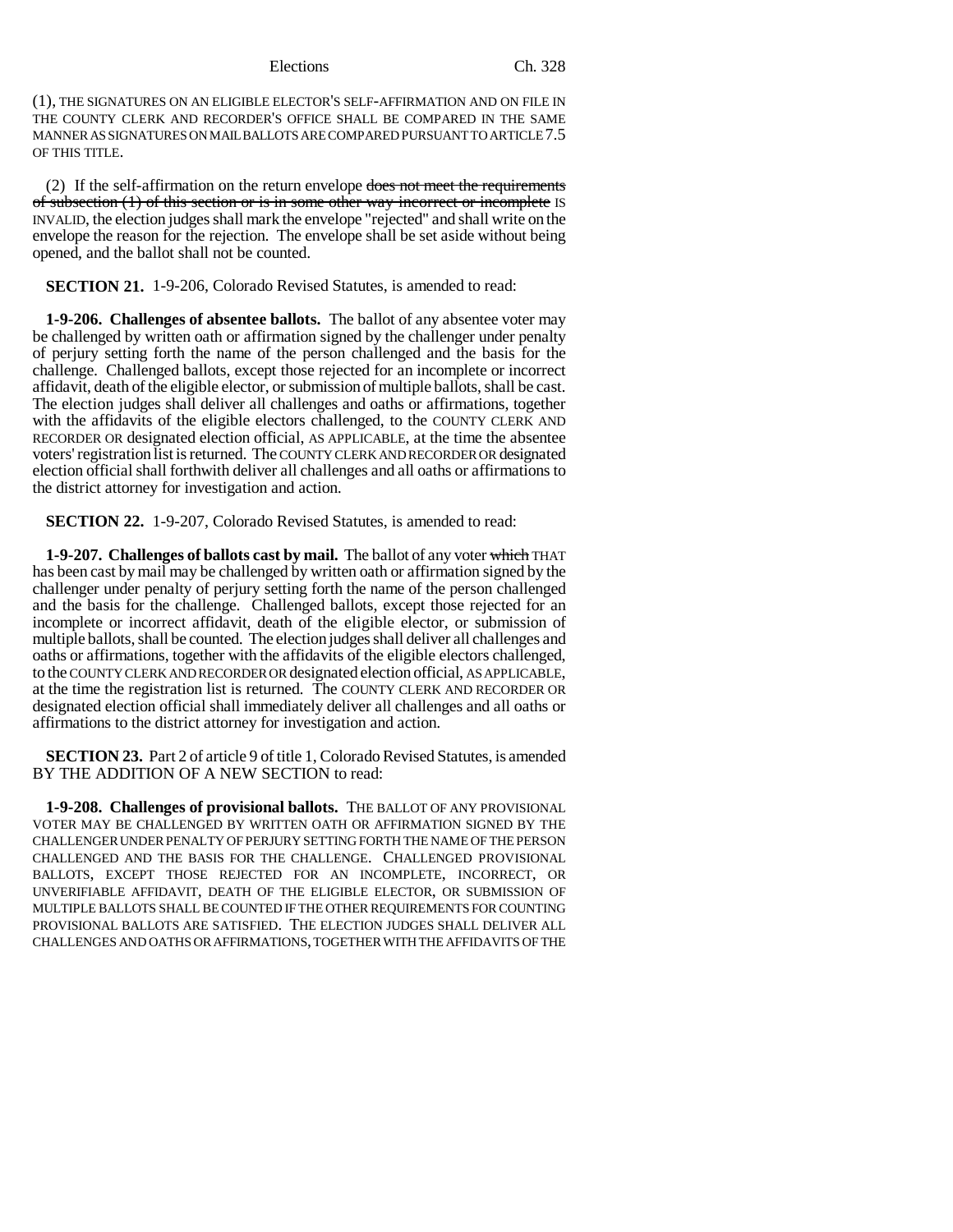ELIGIBLE ELECTORS CHALLENGED, TO THE COUNTY CLERK AND RECORDER OR THE DESIGNATED ELECTION OFFICIAL. THE COUNTY CLERK AND RECORDER OR DESIGNATED ELECTION OFFICIAL SHALL FORTHWITH DELIVER ALL CHALLENGES AND ALL OATHS OR AFFIRMATIONS TO THE DISTRICT ATTORNEY FOR INVESTIGATION AND ACTION.

**SECTION 24.** Article 9 of title 1, Colorado Revised Statutes, is amended BY THE ADDITION OF A NEW PART to read:

# PART 3 PROVISIONAL BALLOTS

**1-9-301. Provisional ballot voting.** (1) AT ALL PRIMARY AND NOVEMBER COORDINATED ELECTIONS CONDUCTED PURSUANT TO THIS TITLE, A VOTER CLAIMING TO BE PROPERLY REGISTERED BUT WHOSE QUALIFICATION OR ENTITLEMENT TO VOTE CANNOT BE IMMEDIATELY ESTABLISHED UPON EXAMINATION OF THE REGISTRATION LIST FOR THE PRECINCT OR UPON EXAMINATION OF THE RECORDS ON FILE WITH THE COUNTY CLERK AND RECORDER SHALL BE ENTITLED TO VOTE A PROVISIONAL BALLOT UPON COMPLETION OF THE PROVISIONAL BALLOT AFFIDAVIT.

(2) ONCE VOTED, THE VOTER'S BALLOT SHALL BE SEALED IN A PROVISIONAL BALLOT ENVELOPE, AND THE BALLOT SHALL BE SECURED AND DEPOSITED IN A BALLOT CONTAINER. ALL PROVISIONAL BALLOTS VOTED SHALL REMAIN SEALED IN THEIR ENVELOPES FOR RETURN TO THE COUNTY CLERK AND RECORDER OR DESIGNATED ELECTION OFFICIAL.

(3) THE PROVISIONAL BALLOT ENVELOPE AFFIDAVIT SHALL BE PRINTED WITH INSTRUCTIONS ON THE VOTING AND HANDLING OF PROVISIONAL BALLOTS DRAFTED BY THE SECRETARY OF STATE.

**1-9-302. Provisional ballots - available at polling places.** EACH POLLING LOCATION SHALL HAVE ON HAND A SUFFICIENT NUMBER OF PROVISIONAL BALLOTS IN ALL BALLOT STYLES APPLICABLE TO THAT POLLING LOCATION.

**1-9-303. Verification and counting of provisional ballots.** UPON RECEIPT OF A PROVISIONAL BALLOT, THE COUNTY CLERK AND RECORDER OR DESIGNATED ELECTION OFFICIAL SHALL VERIFY THE INFORMATION CONTAINED IN THE PROVISIONAL BALLOT AFFIDAVIT USING THE PROCEDURES THAT APPLY TO ABSENTEE BALLOTS. IF THE INFORMATION CANNOT BE VERIFIED, THE BALLOT SHALL BE REJECTED. THE VERIFICATION AND COUNTING OF ALL PROVISIONAL BALLOTS SHALL BE COMPLETED WITHIN TWELVE DAYS AFTER THE ELECTION. ALL ABSENTEE BALLOTS CAST IN ANY ELECTION SHALL BE COUNTED BEFORE ANY PROVISIONAL BALLOTS ARE COUNTED.

**1-9-304. Provisional ballots - absentee voters.** IF A VOTER TO WHOM AN ABSENTEE BALLOT HAS BEEN MAILED OR DELIVERED HAS NOT RETURNED THE BALLOT TO THE COUNTY CLERK AND RECORDER OR DESIGNATED ELECTION OFFICIAL, THE VOTER MAY VOTE A PROVISIONAL BALLOT AT THE VOTER'S POLLING LOCATION IN LIEU OF RETURNING AN ABSENTEE BALLOT. IF THE VOTER RETURNS THE ABSENTEE BALLOT, THE PROVISIONAL BALLOT SHALL NOT BE COUNTED. IF THERE IS REASONABLE CAUSE TO BELIEVE THAT THE DUPLICATE VOTING WAS INTENTIONAL OR FRAUDULENT, THE COUNTY CLERK AND RECORDER OR DESIGNATED ELECTION OFFICIAL SHALL REFER THE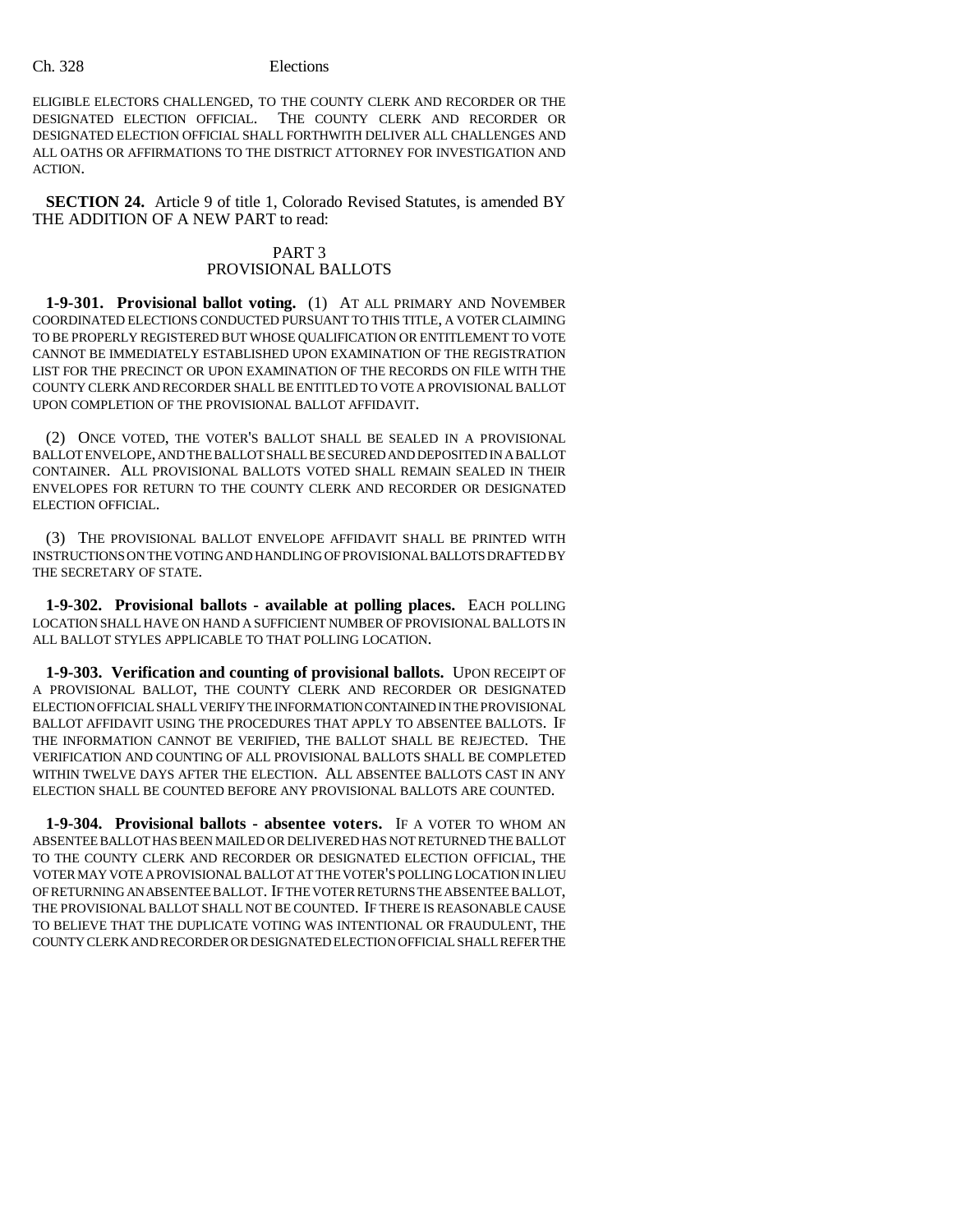MATTER TO THE DISTRICT ATTORNEY.

**1-9-305. Rules.** THE SECRETARY OF STATE SHALL PROMULGATE ALL APPROPRIATE RULES FOR THE PURPOSE OF ENSURING THE UNIFORM APPLICATION OF THIS PART 3.

**SECTION 25.** 1-10-101 (1) (a), Colorado Revised Statutes, is amended to read:

**1-10-101. Canvass board for partisan elections - appointment, fees, oaths.** (1) (a) At least fifteen days before any primary, general, congressional vacancy, or special legislative election, the county chairpersons of each of the two major political parties in each county shall certify to the county clerk and recorder, in the manner prescribed by such clerk and recorder, the appointment of one or more registered electors to serve as a member of the county canvass board. The appointees, together with the county clerk and recorder, constitute the county canvass board. EACH MINOR POLITICAL PARTY WHOSE CANDIDATE IS ON THE BALLOT AND EACH UNAFFILIATED CANDIDATE WHOSE NAME IS ON THE BALLOT IN SUCH ELECTION MAY DESIGNATE, IN THE MANNER PRESCRIBED BY SUCH CLERK AND RECORDER, ONE WATCHER TO OBSERVE THE WORK OF THE COUNTY CANVASS BOARD.

**SECTION 26.** 1-10-102 (1), Colorado Revised Statutes, is amended to read:

**1-10-102. Official abstract of votes cast - certification.** (1) No later than the seventh FIFTEENTH day after any election coordinated by the county clerk and recorder, the canvass board shall complete its duties.

**SECTION 27.** 1-10-103, Colorado Revised Statutes, is amended to read:

**1-10-103. Transmitting returns to the secretary of state - total of results.** (1) Immediately after the official abstract of votes cast has been certified and no later than the eighth SIXTEENTH day after an election, the county clerk and recorder shall transmit to the secretary of state the portion of the abstract of votes cast that contains the statewide abstract of votes cast.

(2) No later than the fourteenth TWENTY-SECOND day after an election, the secretary of state shall compile and total the returns received from all counties for all candidates, ballot issues, and ballot questions certified by the secretary of state, determine if a recount of any office, ballot issue, or ballot question is necessary, and order the appropriate recounts, if any.

(3) Each county clerk and recorder shall transmit a list of the names of those candidates elected to county offices to the secretary of state no later than the eighth SIXTEENTH day after the election.

**SECTION 28.** 1-10.5-102 (1) and (2), Colorado Revised Statutes, are amended to read:

**1-10.5-102. Recounts for congressional, state, and district offices, state ballot questions, and state ballot issues.** (1) If the secretary of state determines that a recount is required for the office of United States senator, representative in congress, any state office or district office of state concern, any state ballot question, or any state ballot issue certified for the ballot by the secretary of state, the secretary of state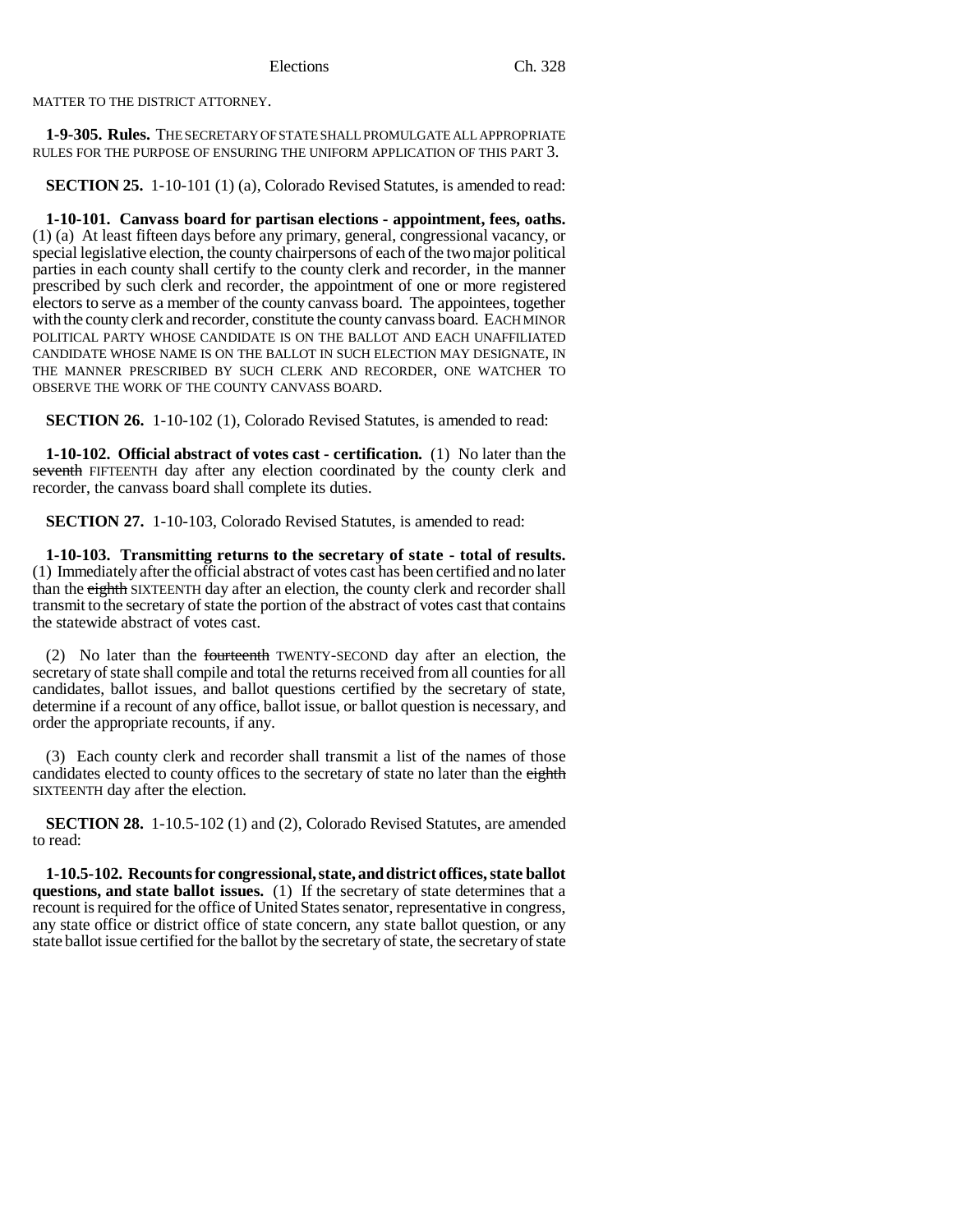shall order a complete recount of all the votes cast for that office, state ballot question, or state ballot issue no later than the fourteenth TWENTY-FIFTH day after the election.

(2) The secretary of state shall notify the county clerk and recorder of each county involved by registered mail and facsimile transmission of a public recount to be conducted in the county at a place prescribed by the secretary of state. The recount shall be completed no later than the thirtieth FORTIETH day after any election. The secretary of state shall promulgate and provide each county clerk and recorder with the necessary rules and regulations to conduct the recount in a fair, impartial, and uniform manner, including provisions for watchers during the recount. Any rule or regulation concerning the conduct of a recount shall take into account the type of voting system and equipment used by the county in which the recount is to be conducted.

**SECTION 29.** 1-10.5-103, Colorado Revised Statutes, is amended to read:

**1-10.5-103. Recount for other offices, ballot issues, and ballot questions in an election coordinated by the county clerk and recorder.** In any election coordinated by the county clerk and recorder, if it appears, as evidenced by the official abstract of votes cast, that a recount is required for any office, ballot question, or ballot issue not included in section 1-10.5-102, the county clerk and recorder shall order a recount of the votes cast for the office, ballot question, or ballot issue. Any recount of the votes shall be completed no later than the thirtieth FORTIETH day after the election.

**SECTION 30.** 1-10.5-104, Colorado Revised Statutes, is amended to read:

**1-10.5-104. Recount for nonpartisan elections not coordinated by the county clerk and recorder.** If it appears, as evidenced by the abstract of votes cast that a recount is required for any office, ballot question, or ballot issue, the designated election official shall order a recount of the votes cast for the office, the ballot issue, or ballot question no later than the fourteenth TWENTY-FIFTH day after the election. Any recount under this section shall be completed no later than the thirtieth FORTIETH day after the election.

**SECTION 31.** 1-10.5-106 (2), Colorado Revised Statutes, is amended to read:

**1-10.5-106. Request for recount by interested party - definitions.** (2) Whenever a recount is not required, an interested party may submit a notarized written request for a recount at the expense of the interested party making the request. This request shall be filed with the secretary of state, the county clerk and recorder, the designated election official, or other governing body that originally certified the candidate, ballot question, or ballot issue for the ballot within fifteen TWENTY-FIVE days after the election. Such election official shall notify the political subdivision within which the election was held no later than the day following receipt of the request. Before conducting the recount, the election official who will conduct the recount shall determine the cost of the recount within three days of receiving the request to recount, notify the interested party that requested the recount of the cost, and collect the costs of conducting the recount. If the request is filed with the secretary of state, the secretary of state shall determine the cost of the recount by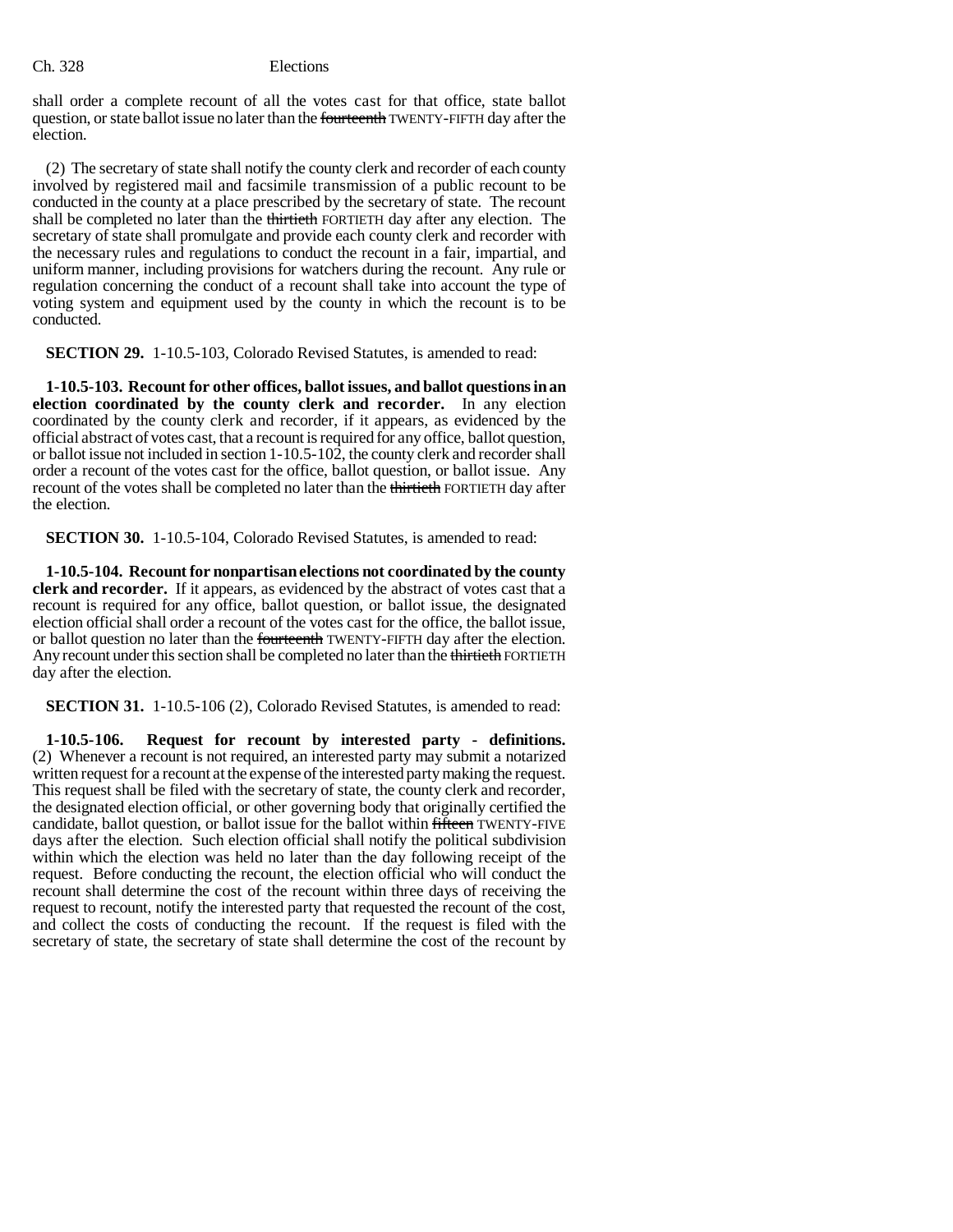adding the individual amounts determined by the political subdivisions conducting the recount. The interested party that requested the recount shall pay the cost of the recount by certified funds to the election official with whom the request for a recount was filed within two days of receiving the election official's cost determination. The funds shall be placed in escrow for payment of all expenses incurred in the recount. If after the recount the result of the election is reversed in favor of the interested party that requested the recount or if the amended election count is such that a recount otherwise would have been required, the payment for expenses shall be refunded to the interested party that requested the recount. Any escrow amounts not refunded to the interested party that requested the recount shall be paid to the election officials who conducted the recount. Any recount of votes pursuant to this section shall be completed no later than the thirtieth FORTIETH day after the election.

**SECTION 32.** 1-12-108 (7.5), Colorado Revised Statutes, is amended to read:

**1-12-108. Petition requirements.** (7.5) The petition may be filed at any time during the sixty-day period after the designated election official's approval of the petition form as specified in subsection (1) of this section. THE COMMITTEE SHALL FILE ALL SECTIONS OF A PETITION SIMULTANEOUSLY, AND ANY SECTION OF A PETITION SUBMITTED AFTER THE PETITION IS FILED SHALL BE INVALID AND OF NO FORCE AND EFFECT.

**SECTION 33.** 1-45-108 (1), Colorado Revised Statutes, is amended BY THE ADDITION OF A NEW PARAGRAPH to read:

**1-45-108. Disclosure - repeal.** (1) (c) A CANDIDATE COMMITTEE IN A SPECIAL DISTRICT ELECTION SHALL NOT BE REQUIRED TO FILE REPORTS UNDER THIS SECTION UNTIL THE COMMITTEE HAS RECEIVED CONTRIBUTIONS OR MADE EXPENDITURES EXCEEDING TWENTY DOLLARS IN THE AGGREGATE.

**SECTION 34.** 1-45-109 (1) and (4) (a), Colorado Revised Statutes, are amended to read:

**1-45-109. Filing - where to file - timeliness.** (1) For the purpose of meeting the filing and reporting requirements of this article, candidates for state wide office, the general assembly, district attorney, district court judge, or any office representing more than one county, except candidates for school district director; the candidate committees for such candidates; political committees in support of or in opposition to such candidates; and issue committees in support of or in opposition to an issue on the ballot in more than one county shall file with the secretary of state. Candidates in municipal elections, their candidate committees, any political committee in support of or in opposition to such candidate, and an issue committee supporting or opposing a municipal ballot issue shall file with the municipal clerk. CANDIDATES IN SPECIAL DISTRICT ELECTIONS, EXCEPT CANDIDATES FOR DIRECTOR OF THE REGIONAL TRANSPORTATION DISTRICT; THE CANDIDATE COMMITTEES OF SUCH CANDIDATES; POLITICAL COMMITTEES IN SUPPORT OF OR IN OPPOSITION TO SUCH CANDIDATES; AND ISSUE COMMITTEES SUPPORTING OR OPPOSING A SPECIAL DISTRICT BALLOT ISSUE SHALL FILE WITH THE CLERK AND RECORDER OF THE COUNTY IN WHICH THE DISTRICT COURT HAVING JURISDICTION OVER THE SPECIAL DISTRICT PURSUANT TO SECTION 32-1-303, C.R.S., IS LOCATED. All other candidates, candidate committees, issue committees and political committees shall file with the county clerk and recorder of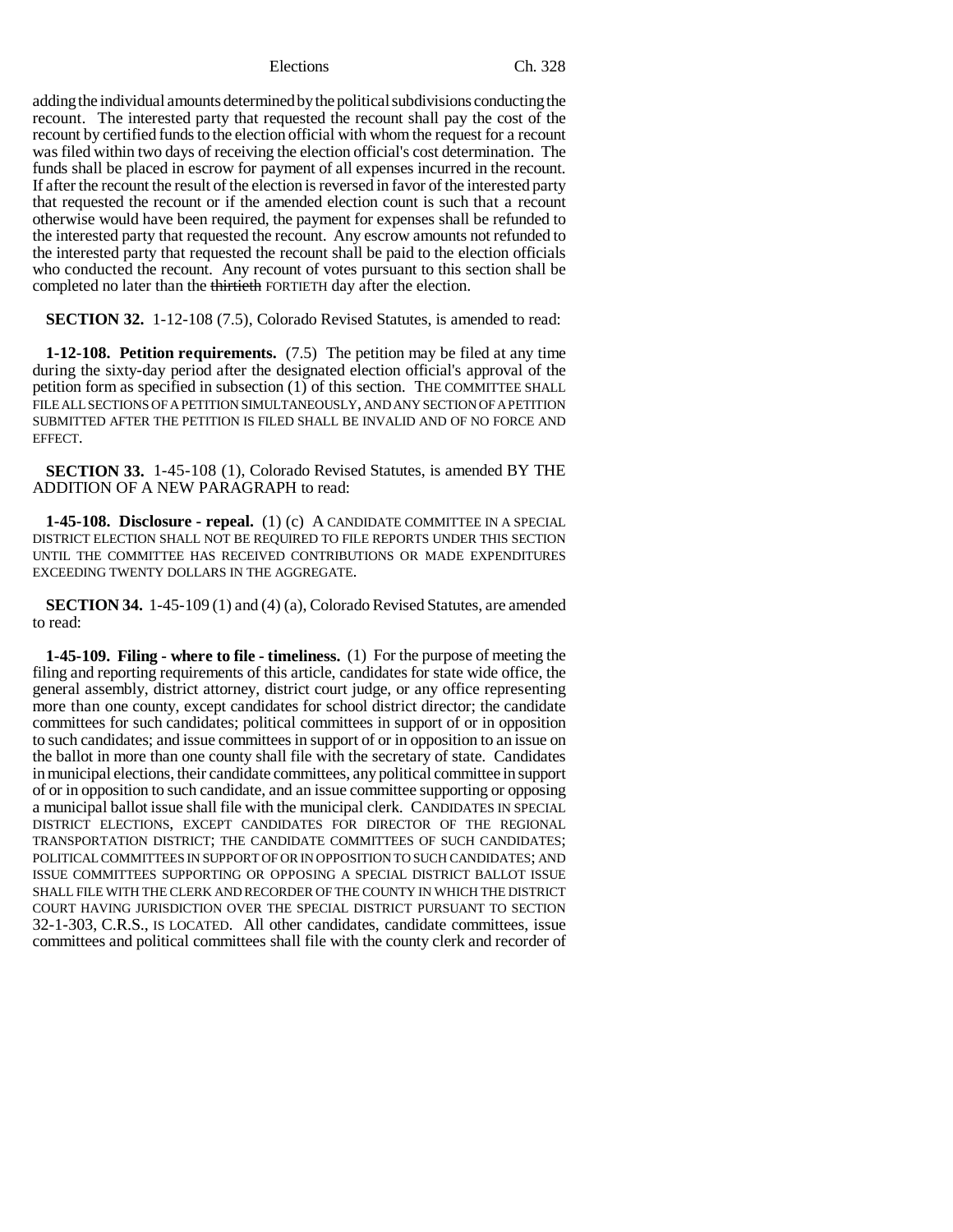the county of their residence. However, a report required to be filed with a county clerk and recorder shall be deemed properly filed if filed electronically pursuant to subsection (8) of this section.

(4) (a) All reports required to be filed by this article are public records and shall be open to inspection by the public during regular business hours. A copy of the report shall be kept by the appropriate officer as a permanent record and a copy shall be made available immediately in a file for public inspection.

**SECTION 35.** 1-45-110 (1), Colorado Revised Statutes, is amended to read:

**1-45-110. Candidate affidavit - disclosure statement.** (1) When any individual becomes a candidate, such individual shall certify, by affidavit filed with the appropriate officer within ten days, that the candidate is familiar with the provisions of this article; except that an individual who is a candidate in a special legislative election that filed a candidate affidavit for the preceding general election shall not be required to comply with the provisions of this section, AND EXCEPT THAT A CANDIDATE IN A SPECIAL DISTRICT ELECTION SHALL FILE THE CANDIDATE AFFIDAVIT OR, ALTERNATIVELY, A COPY OF THE CANDIDATE'S SELF-NOMINATION AND ACCEPTANCE FORM OR LETTER SUBMITTED IN ACCORDANCE WITH SECTION 32-1-804.3, C.R.S., IF SUCH FORM OR LETTER CONTAINS A STATEMENT THAT THE CANDIDATE IS FAMILIAR WITH THE PROVISIONS OF THIS ARTICLE, NO LATER THAN THE DATE ESTABLISHED FOR CERTIFICATION OF THE SPECIAL DISTRICT'S BALLOT PURSUANT TO SECTION 1-5-203 (3) (a). A CANDIDATE IN A MUNICIPAL ELECTION MAY COMPLY WITH THIS SECTION BY FILING A CANDIDATE AFFIDAVIT PURSUANT TO SECTION 31-10-302 (6), C.R.S., IF SUCH AFFIDAVIT CONTAINS A STATEMENT THAT THE CANDIDATE IS FAMILIAR WITH THE PROVISIONS OF THIS ARTICLE.

**SECTION 36.** Article 21 of title 24, Colorado Revised Statutes, is amended BY THE ADDITION OF A NEW SECTION to read:

**24-21-104.7. Acceptance of gifts and grants.** THE DEPARTMENT OF STATE MAY RECEIVE AND EXPEND ANY GIFT OR GRANT, INCLUDING FEDERAL FUNDS, IF SUCH GIFT OR GRANT INVOLVES NO STATE FUNDS AND IS AVAILABLE FOR THE PURPOSE OF EXERCISING THE POWERS AND PERFORMING THE DUTIES OF THE SECRETARY OF STATE AS SPECIFIED IN SECTION 1-1-107, C.R.S. SUBJECT TO APPROPRIATION BY THE GENERAL ASSEMBLY, THE DEPARTMENT MAY PROVIDE MATCHING FUNDS WHEN NECESSARY TO RECEIVE ANY SUCH GIFT OR GRANT.

**SECTION 37.** 24-71.1-106 (3) (b), Colorado Revised Statutes, is amended to read:

**24-71.1-106. Electronic signatures.** (3) (b) Notwithstanding paragraph (a) of this subsection (3), the department of revenue shall not sell, permit the sale of, or otherwise release to anyone other than the person in interest any electronic signature filed with, maintained by, or prepared by the department of revenue pursuant to section 42-2-114 (1), C.R.S.; however, nothing in this section shall prevent the department of revenue from sharing any information with a criminal justice agency as defined in section 24-72-302 (3) OR WITH THE DEPARTMENT OF STATE PURSUANT TO SECTION 42-1-211 (1.5), C.R.S.